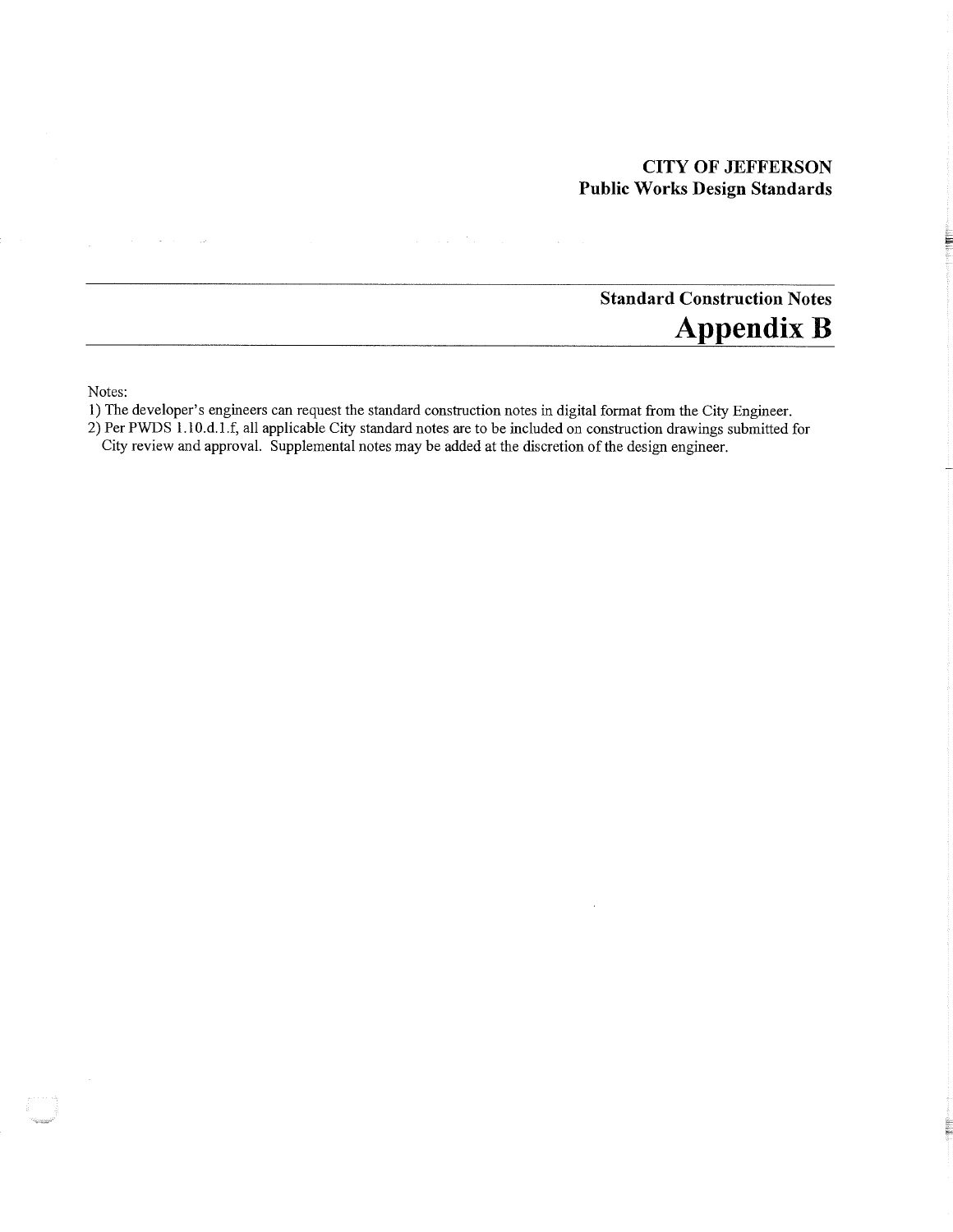$\frac{1}{2}$ 

 $\label{eq:2.1} \frac{1}{\sqrt{2}}\left(\frac{1}{\sqrt{2}}\right)^{2} \left(\frac{1}{\sqrt{2}}\right)^{2} \left(\frac{1}{\sqrt{2}}\right)^{2} \left(\frac{1}{\sqrt{2}}\right)^{2} \left(\frac{1}{\sqrt{2}}\right)^{2} \left(\frac{1}{\sqrt{2}}\right)^{2} \left(\frac{1}{\sqrt{2}}\right)^{2} \left(\frac{1}{\sqrt{2}}\right)^{2} \left(\frac{1}{\sqrt{2}}\right)^{2} \left(\frac{1}{\sqrt{2}}\right)^{2} \left(\frac{1}{\sqrt{2}}\right)^{2} \left(\$ 

j.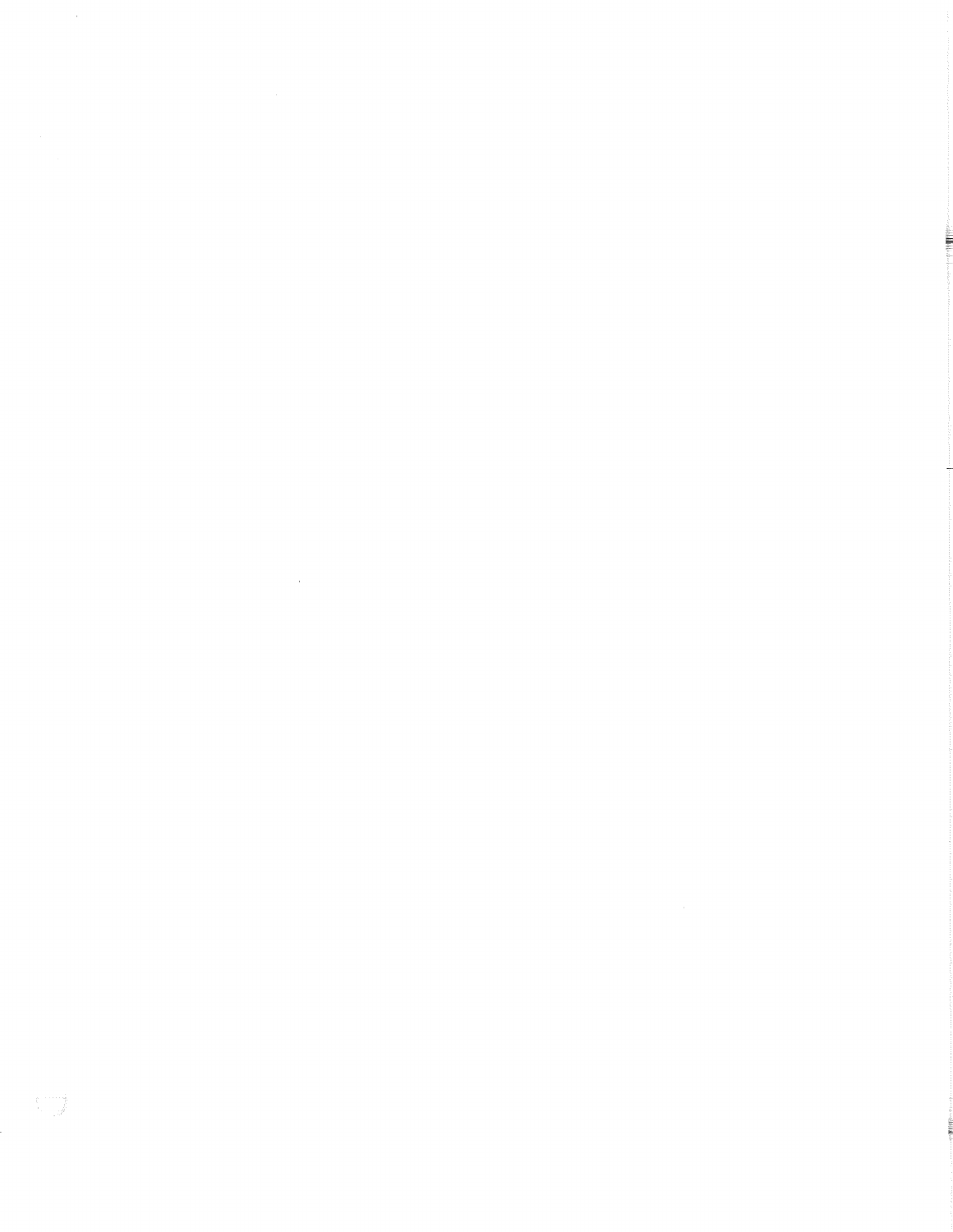# **GENERAL NOTES:**

- 1. Contractor shall procure and conform to all construction permits required by the City of Jefferson and Marion County, and conform to all conditions and requirements of said permits. Issuance of a City Public Works street/site/utility construction permit does not relieve the contractor from obtaining any and all reviews and permits required under building, plumbing or electrical codes that any portions of the work may be subject to (including a site plumbing permit if required), or from any requirements under permits which may be required for the project by other agencies with jurisdiction.
- 2. Contractor shall procure a right-of-entry permit from ODOT State Highway Division for all work within the State right-of-way and conform to all conditions of the permit.
- 3. Contractor shall procure a right-of-entry permit from affected railroads for all work within the railroad right-of-way and conform to all conditions of the permit.
- 4. A copy of final approved construction drawings and any required permits shall be kept onsite at all times, for review by inspectors upon request.
- 5. Contractor shall provide all bonds and insurance required by public and/or private agencies having jurisdiction.
- 6. All grading, rocking, paving, utility and related work shall conform to Oregon Standard Specifications for Construction - OSSC (ODOT/APWA), 2021 edition, or local jurisdiction standards, whichever is more stringent.
- 7. All materials and workmanship for facilities in street right-of-way or easements shall conform to approving agencies' construction specifications wherein each has jurisdiction, including but not limited to the City, County, Oregon Health Authority- Drinking Water Services (OHA-DWS) and the Oregon Department of Environmental Quality (DEQ).
- 8. Unless otherwise approved by the Public Works Director, construction of all public facilities shall be done between 7:00 a.m. and 6:00 p.m., Monday through Saturday.
- 9. The Contractor shall perform all work necessary to complete the project in accordance with the approved construction drawings including such incidentals as may be necessary to meet applicable agency requirements and provide a completed project.
- 10. Contractor to notify City, County, ODOT and all utility companies a minimum of 48 business hours (2 business days) prior to start of construction, and comply with all other requirements of ORS 757.541 to 757.571.
- 11. Weekly Construction Schedule. By close of business each week, the Contractor shall submit a weekly work schedule for the following week to the City, summarizing the class of work and areas where work will occur during the following week, and any anticipated inspection requirements.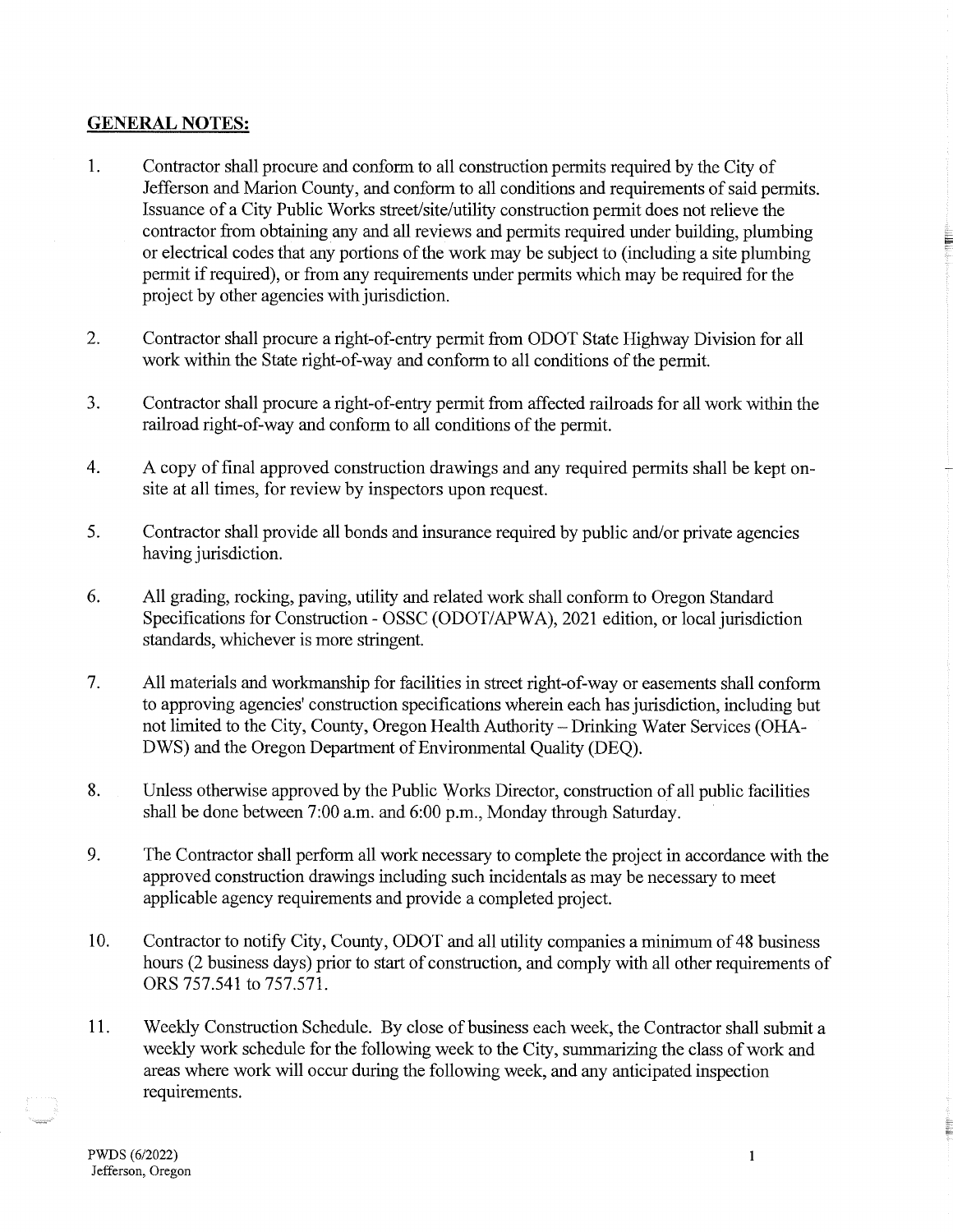- 12. Any inspection by the City, County or other agencies shall not, in any way, relieve the Contractor from any obligation to perform the work in strict compliance with the applicable codes and agency requirements.
- 13. All traffic control plans & measures shall be approved by the agency with jurisdiction and in place prior to any construction activity. Contractor shall erect and maintain barricades, warning signs, traffic cones (and all other traffic control devices required) per City, County and ODOT requirements in accordance with the current MUTCD (including Oregon amendments). Access to driveways shall be maintained at all times.
- 14. Unless authorized in writing by the City prior to the start of the work, no work within any existing public roadway shall disrupt traffic flow for more than 14 consecutive days (timeframe applies independently and separately to each block or intersection where traffic control work is required).
- 15. **Record Drawings.** The Contractor shall maintain one complete set of approved drawings on the construction site at all times whereon will be recorded any approved deviations in construction from the approved drawings, as well as the station locations and depths of all existing utilities encountered (whether or not existing utilities are shown on the construction drawings). These field record drawings shall be kept up to date at all times and shall be available for inspection by the City upon request. Information on the field record drawings shall include reference measurements and materials type.
- 16. Upon completion of construction of public facilities, Contractor shall submit a clean set of field record drawings containing all as-built information to the Design Engineer for use in the preparation of As-Built drawings which must be submitted to the City prior to the first final walkthrough inspection.
- 17. The Contractor shall submit a suitable maintenance bond prior to final payment where required by public and/or private agencies having jurisdiction.
- 18. Contractor shall procure and conform to DEQ stormwater permit No. 1200C for construction activities where 1 acre or more are disturbed.
- 19. Elevations shown on the drawings are based from (City; OSHD, etc.) Bench Mark . Elevation (adjusted 19), consisting of a (brass cap; monument, etc.) Located at  $, which is based on the NVGD 1929 datum corresponding to the$ *FEMA flood map elevations.*
- 20. Address Numbers. Per OFC 505.1, all new and existing buildings shall have approved address numbers (4" minimum number height, color to contrast with background) placed in a position that is plainly legible and visible from the fronting street. For flaglots or other situations where the structure is not visible from the public street, an address sign shall be installed near the entrance to the driveway or private road. Temporary address signs shall be mounted in a visible location prior to and during any construction, and the permanent numbers mounted

2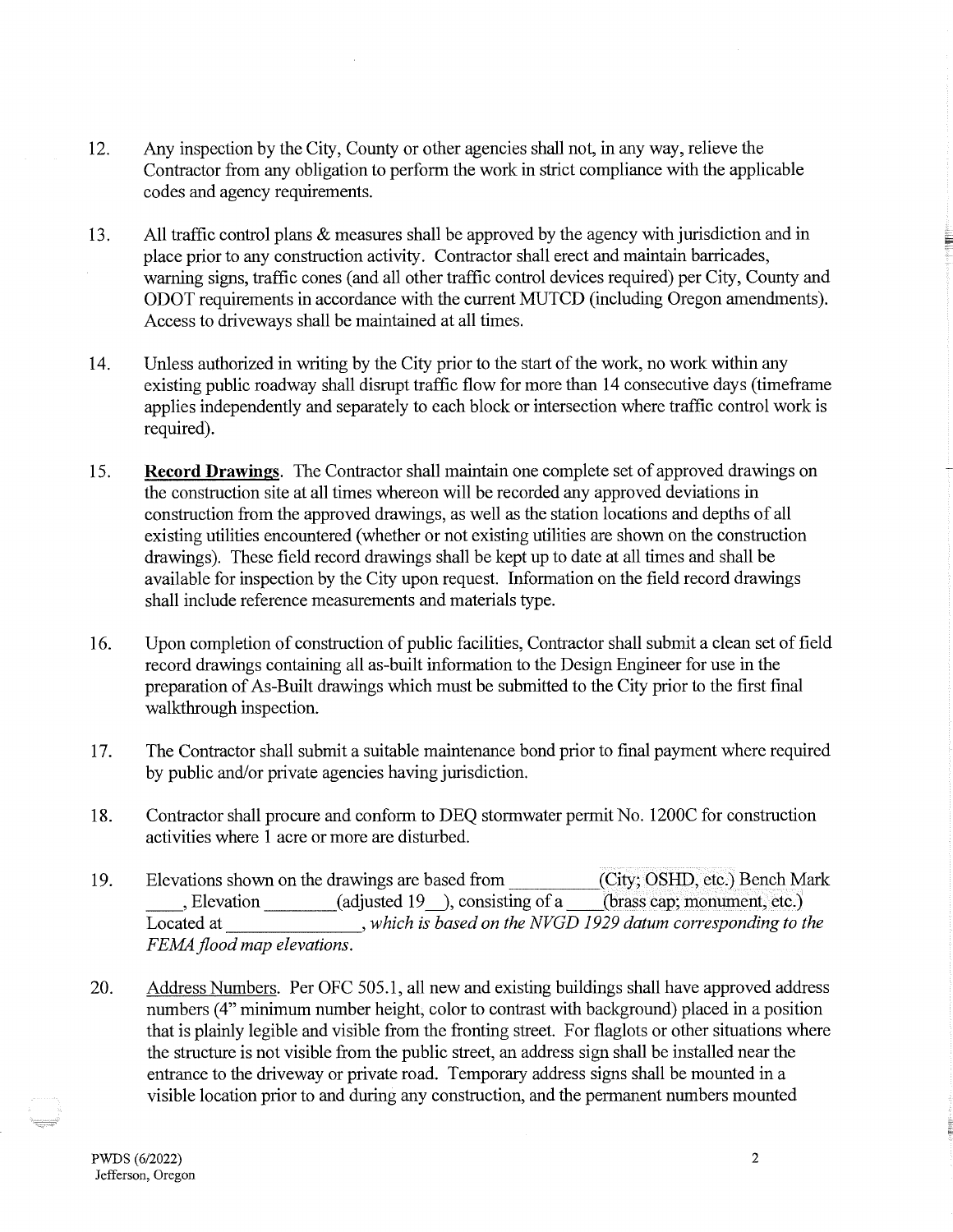prior to occupancy, in a position that is plainly legible and visible from the street fronting the property.

- 21. Contractor is solely responsible for assuring that any site, street or utility work within the jurisdiction of the City, meets or exceeds any and all legal requirements and any and all industry best practices in the design, construction and/or performance of such site, street or utility work. Contractor is solely responsible for payment of any assessment, fine, penalty, claim, damages or costs that result from Contractor's (a) performing site, street or utility work or (b) failing to perform site, street or utility work that meets or exceeds any and all legal requirements and industry best practices. The City may require and Contractor shall provide the City with confined space entry plans conforming with the requirements of OR-OSHA, traffic control plans, or other plans or performance descriptions necessary or desirable for the Public Works Director to assure that these requirements can be met in performing the work. The City's acceptance, review, or comments on or about the adequacy of any such plan shall not remove or reduce Contractor's sole responsibility to meet any and all legal requirements, administrative requirements, or industry best practices, and Contractor specially assumes, will defend, and will indemnify the City against any liability, damages, fines, fees or assessments related in any manner to Contractor's site, street or utility work.
- 22. All construction water must be obtained through an approved hydrant meter or bulk water meter, at a location approved by Public Works.
- 23. The Contractor shall provide the City and the project engineer with the names and 24 hour telephone numbers of at least two persons associated with the project who can be contacted outside of regular work hours in case of emergencies.
- 24. Interruption of Sewer or Water Service. In no case shall sewer or water service be interrupted for more than four (4) hours in any one day, without prior written authorization by the City *(a minimum of 1 week prior to the work).*
- 25. Notice to Property Owners, Contractor Responsibility. When work performed by Contractor will impact or interrupt water/sewer/storm drainage utility service or interrupt vehicular or pedestrian access to any public or private property, Contractor shall notify all the affected parties prior to the anticipated impact a minimum of 48 hours in advance. In addition, Contractor shall provide door hangers or equivalent a minimum of24 hours (and a maximum of 48 hours) before such interruption of utility service (or vehicular/pedestrian access) to all residences, structures or businesses impacted by the work (Contractor is responsible to coordinate with the City staff a minimum of 1 week prior in order to verify area of impact or interruption). In addition to the written notice, a representative of the Contractor shall knock on the front door of all affected residences or businesses on the morning that the work will commence, and attempt to notify the residents or businesses regarding the start of the work.
- 26. Fire, Police, Transit, School Bus Notification. Contractor shall provide a minimum of 48 hours (2 work days) notice to police, fire department and Post Office prior to any work that will impact vehicular traffic, and ensure that alternate emergency access is available. Provide a minimum 1 week (5 work days) notice to any transit district or school district of any traffic

3

È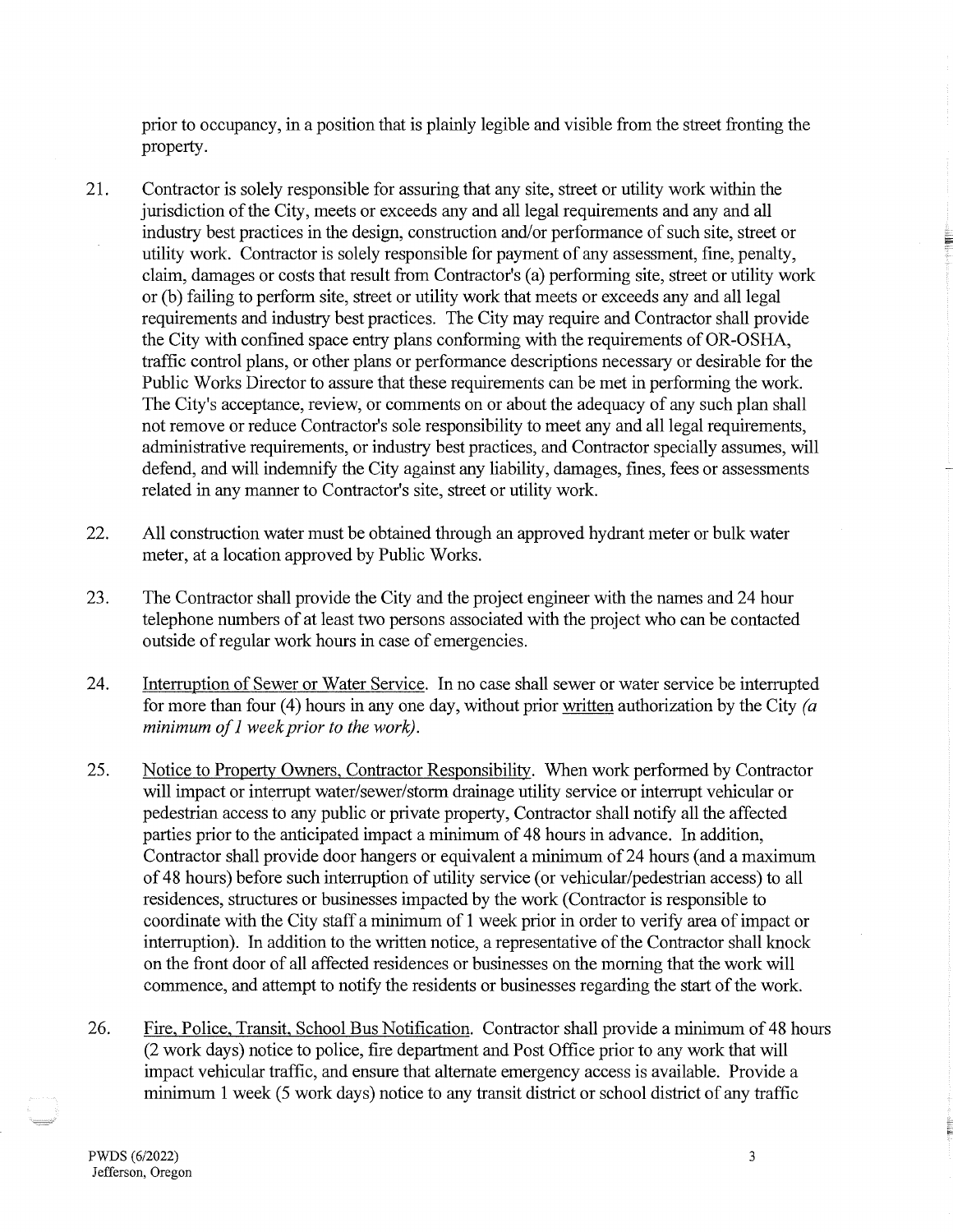impacts on streets which are on bus routes *(Contractor to verifY routes),* and verify that arrangements are made for alternate routes.

27. Garbage/Recycle Notification. Contractor shall provide a minimum 1 week advance notice for the garbage/recycle collector, and make arrangements for the garbage and/or recycle receptacles at all properties to be placed at a location where they can be collected on the appropriate  $day(s)$ .

## **EXISTING UTILITIES & FACILITIES:**

- 28. ATTENTION: Oregon law requires you to follow rules adopted by the Oregon Utility Notification Center. Those rules are set forth in OAR 952-001-0010 through OAR 952-001- 0090. You may obtain copies of the rules by calling the center. (Note: the telephone number for the Oregon Utility Notification Center is (503) 232-1987).
- 29. The location and descriptions of existing utilities shown on the drawings are compiled from available records and/or field surveys. The engineer or utility companies do not guarantee the accuracy or the completeness of such records. Contractor shall field verify sizes and locations of all existing utilities prior to construction.
- 30. The Contractor or developer shall retain a surveyor to research, locate and mark all existing property and street monuments within or adjacent to the work areas prior to construction. Any survey monuments that will be disturbed during construction of the project shall be referenced (prior to construction) and replaced (following construction) by a Registered Land Surveyor at the Contractor's expense. The monuments shall be replaced within a maximum of 90 days, and the County Surveyor shall be notified in writing and/or a survey document recorded as required by ORS 209 140, ORS 209.150 and/or ORS 209.155 as applicable.
- 31. Contractor shall field verify location and depth of all existing utilities where new facilities cross or are closely parallel to the existing facilities. All utility crossings marked or shown on the drawings shall be potholed using hand tools or other non-invasive methods prior to excavating or boring. Contractor shall be responsible for exposing potential utility conflicts far enough ahead of construction to determine necessary grade, alignment or depth modifications without delaying the work or requiring otherwise unnecessary materials, fittings or structures. If grade, alignment or depth modification is necessary, Contractor shall notify the Design Engineer, and the Design Engineer shall obtain approval from the City Engineer prior to construction.
- 32. All existing facilities shall be maintained in-place by the Contractor unless otherwise shown or directed. Contractor shall take all precautions necessary to support, maintain, or otherwise protect existing utilities and other facilities at all times during construction. Contractor to leave existing facilities in an equal or better-than-original condition and to the satisfaction of the City Engineer.
- 33. Except where otherwise shown on the drawings and explicitly approved in writing by the City, existing City utilities crossed, intercepted by or in the vicinity of new utility lines or facilities (of the same system) shall be connected to the new City utility system at locations as required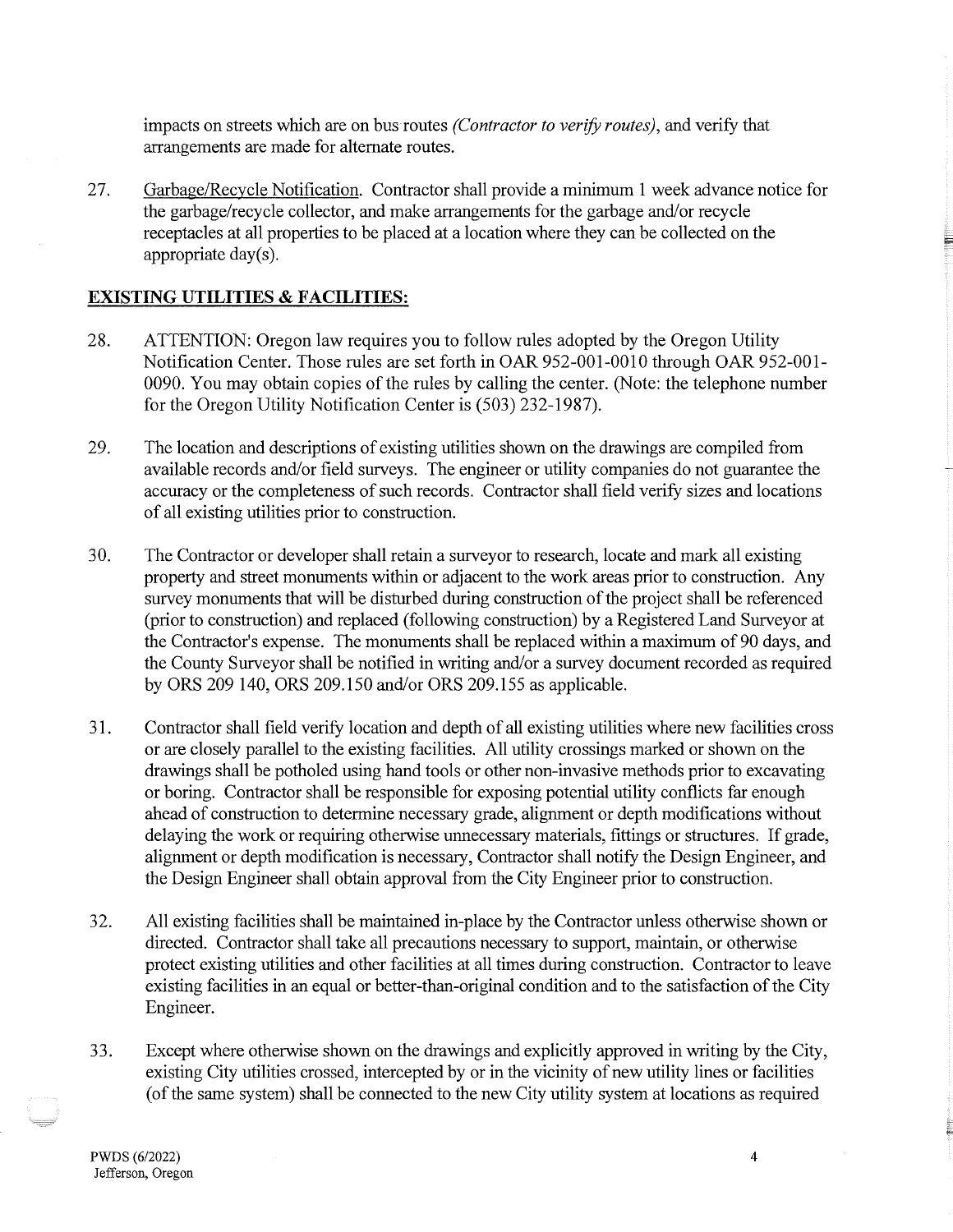by the City Engineer and Public Works Director. Existing City utility lines which are parallel with, or which are replaced or superseded by the new utility lines (as determined by the City), shall be abandoned or removed as part of the project (and existing facilities or structures served by the abandoned lines shall be connected to the new system as applicable), as required by the City Engineer and Public Works Director.

- 34. Utilities that are abandoned in place, or interfering portions of utilities, shall be removed by the Contractor to the extent necessary to accomplish the work. The Contractor shall plug the remaining exposed ends of abandoned utilities (grout or concrete plugs, if used, shall be installed to fill the full pipe diameter for a distance of two times the pipe diameter back from the pipe end).
- 35. Unless otherwise approved by the City, all springs, field tiles or drain lines intercepted or exposed during construction shall be connected to catch basins or new storm lines, except for field tiles or drain lines which are removed completely during construction, or are located and plugged at 50 foot maximum intervals uphill of the location intercepted (grout plugs, if used, shall have a length of two times the pipe diameter). Any abandoned drain tiles downstream of the intercepting trenches shall be plugged with grout for a distance of two times the pipe diameter back from the pipe end.
- 36. Contractor shall remove all existing signs, mailboxes, fences, landscaping, etc., as required to avoid damage during construction and replace them to existing or better condition.
- 3 7. Any septic tanks encountered during construction shall be pumped out. Contractor shall break bottom of tank out and backfill with pea gravel unless otherwise required by public agencies having jurisdiction. Septic tank removal to be in accordance with County Sanitarian requirements.
- 38. Any wells encountered shall be abandoned per the Oregon Water Resources Department (WRD) requirements, and notice provided to the Public Works Director and the City Engineer. Locations of abandoned wells shall be noted and clearly shown on the as-built drawings.
- 39. Any fuel tanks encountered shall be removed and disposed of per State of Oregon DEQ requirements, and notice provided to the Public Works Director and the City Engineer. Locations of abandoned fuel tanks shall be noted and clearly shown on the as-built drawings. Backfill with compacted granular material.

## **GRADING, PAVING & DRAINAGE:**

- 40. Contractor to review soils/geotechnical report prepared by (dated /20 ), and conform to all recommendations listed in the report or requirements shown on these plans, whichever is more stringent.
- 41. The Contractor shall be responsible for managing construction activities to insure that public streets and right-of-ways are kept clean of mud, dust or debris. Dust abatement shall be maintained by adequate watering of the site by the Contractor.

5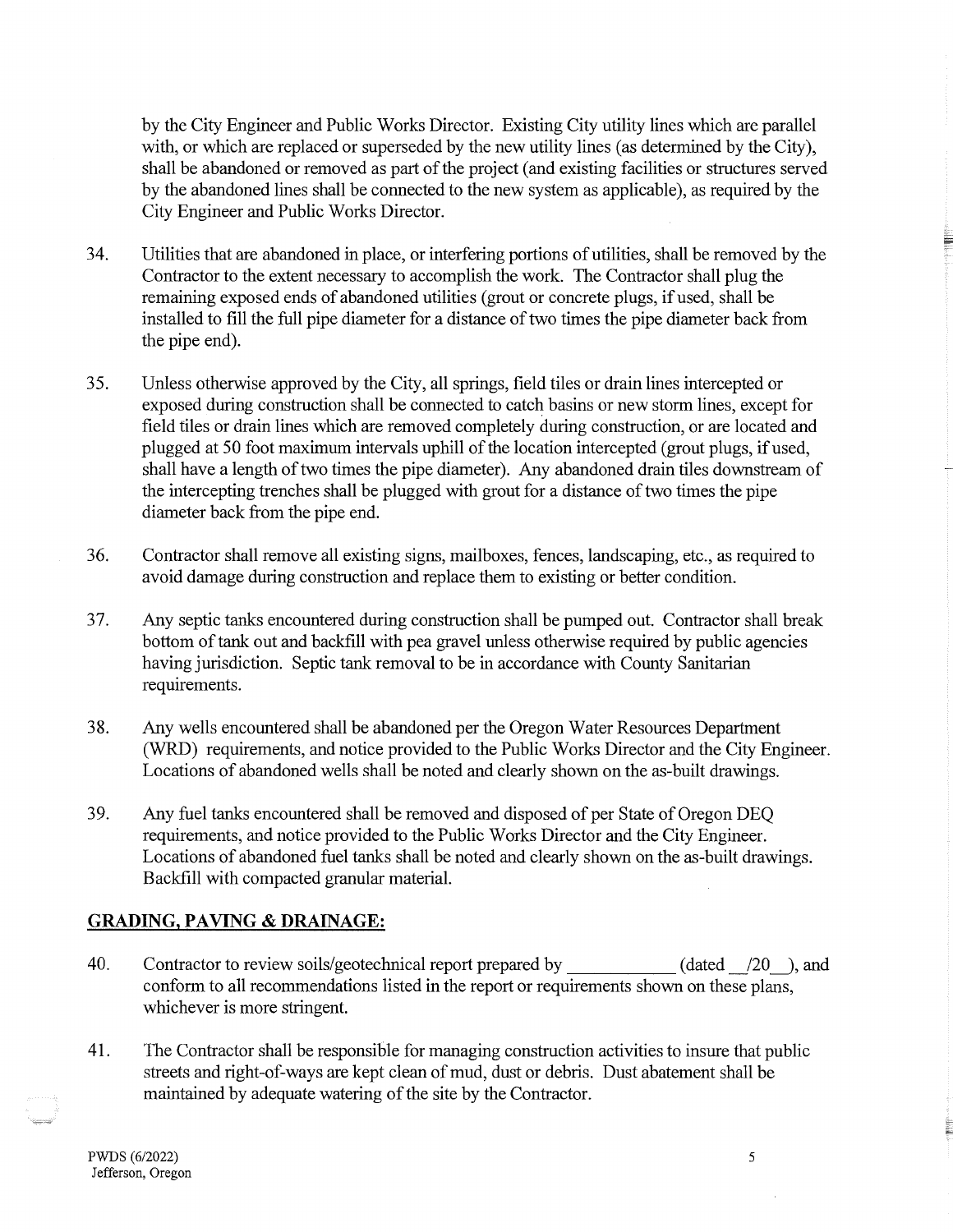- 42. Unless otherwise noted, all grading, rocking and paving to conform to OSSC (ODOT/APWA) Specifications, 2021 edition.
- 43. Clear and grub within work limits all surface vegetation, trees, stumps, brush, roots, etc. Do not damage or remove trees except as approved by the engineer or as shown on the drawings. Protect all roots two inches in diameter or larger on trees which are not scheduled for removal.
- 44. Strip work limits, removing all organic matter which cannot be compacted into a stable mass. All trees, brush and debris associated with clearing, stripping or grading shall be removed and disposed of off-site. Fills are not to be placed prior to approval of stripping limits and depths and concurrence of such approval by the City.
- 45. Clearing & stripping areas near water bodies or on sloped terrain shall follow best management practices to prevent erosion or runoff at any time.
- 46. Immediately following fine grading operations, compact subgrade to 95% of the maximum dry density per AASHTO T-180 test method (Modified Proctor). Subgrade must be inspected and approved by the City prior to placing embankments or base rock.
- 47. Engineered fills shall be constructed and compacted in 6" lifts over approved subgrade. All fills within public right-of-ways and easements shall be engineered, with each lift compacted to 95% of the maximum dry density per AASHTO T-180 test method (Modified Proctor).
- 48. All fills outside of public right-of-ways which are within potential building envelopes shall be engineered and comply with the Oregon Structural Specialty Code, with each lift compacted to 90% of the maximum dry density per AASHTO T-180 test method (Modified Proctor). Fills outside of building envelopes which are over 12-inches in depth shall also be engineered and compacted.
- 49. Unless otherwise shown on the drawings, straight grades shall be run between all finish grade elevations and/or finish contour lines shown. Finish pavement grades at transition to existing pavement shall match existing pavement grades or be feathered past joints with existing pavement as required to provide a smooth, free draining surface.
- 50. Proof Rolls. Contractor is responsible for coordinating with the City for the following proofrolls (witnessed by the City, with a fully loaded rock truck). Performance of proof-rolls summarized below are required for all public street, fire lane or common use driveway improvements. Performance of a proof-roll does not replace the requirement for density testing where specified or where required by City standards.
	- --Subgrade proof-roll: prior to fabric or baserock placement.
	- --Curbline proof-roll: prior to placement of curb  $&$  gutter.

--Finished rock proof-roll: prior to paving.

If the subgrade is disturbed after the subgrade proofroll, or if inclement weather (ie. significant rain) occurs between the time any proof roll is performed and baserock placement, curb placement or paving, another proof roll may be required by the City.

6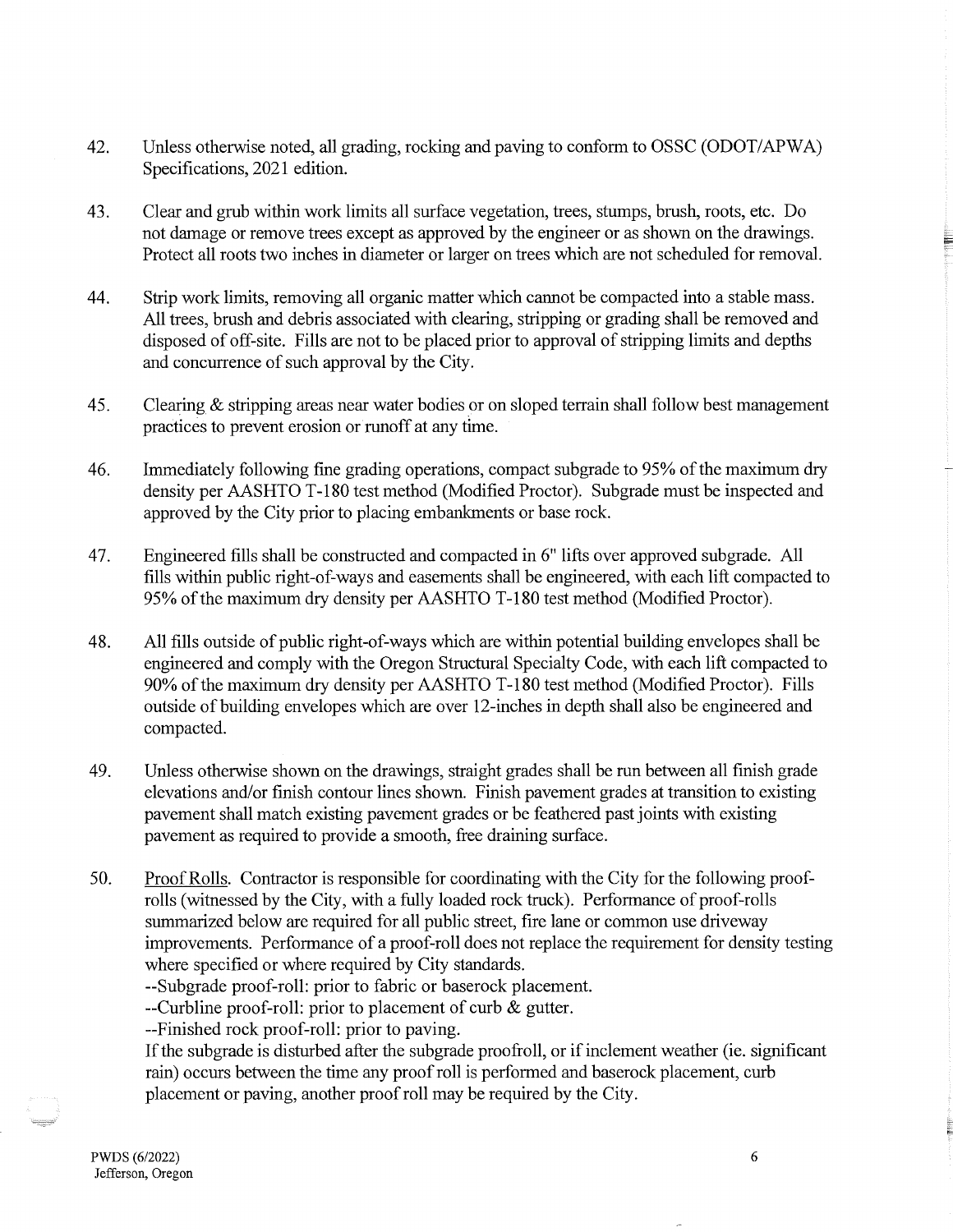- 51. Crushed granular baserock shall conform to the requirements of OSSC (ODOT/APWA) 02630.10 (Dense Graded Base Aggregate), with no more than 10% passing the #40 sieve and no more than 5% passing the #200 sieve, and shall be approved by the City prior to placement.
- 52. Granular Baserock Compaction. Compact granular baserock to 95% of the maximum dry density per AASHTO T-180 test method (Modified Proctor). Prior to placing AC pavement, written compaction test results for baserock and trench backfill must be received by the City, and a finished rock grade proof-roll (witnessed by the City) must be performed.
- 53. Paving of streets shall not be allowed until after completion of all of the following as a minimum, including submittal of acceptable written test results to the City where applicable: --all required testing, inspection and proofroll of baserock; --installation and testing of new water, sewer and storm drain lines under paved areas (including trench compaction testing and submittal of test results to the City); --review and approval of the franchise and/or private utility plans by the Public Works Director or City Engineer; and --installation of all franchise utilities or sleeves located under or crossing paved areas, curbs or sidewalks.
- 54. Pavement Mix Design. AC. Pavement shall conform to OSSC (ODOT/APWA) 00744 (hot mixed Asphalt Concrete Pavements (ACP)) for standard duty mix, and shall be approved by the City prior to placement. Unless otherwise approved in writing by the City (prior to paving), pavement mix shall consist of the following. (a) base course paving for City streets shall be 3/4 inch dense graded mix, (b) wearing/leveling course paving for City streets and all paving for private streets/parking lots/fires lanes shall be 1/2 inch dense graded mix (Level 2 JMF for local streets/parking lots/fires lanes, and Level 3 JMF for collector/arterial streets).
- 55. Pavement Compaction. AC Pavement shall be compacted to a minimum of 91 % of maximum density (at all locations) as determined by the Rice standard method, based on nuclear density testing.
- 56. Pavement Joint Locations & Offsets. Per OSSC 744.44, place ACP in panel widths to minimize the number of transverse and longitudinal joints to a minimum. For multi-lift paving, offset the longitudinal joints and transverse (end) joints in one panel by at least 6-inches from the joints in the panel immediately below (OSSC 744.44.a). Longitudinal pavement panel joints/seams shall be at or within 6 inches of the centerline of the street unless otherwise approved by Public Works Director and agency with jurisdiction. Where approved, joints offset from centerline shall be installed at or within 6 inches of lane lines or fog lines. In no case shall longitudinal pavement joints be allowed in travel lanes or adjacent to travel lane wheel paths.
- 57. Where offsets between pavement lifts cannot be provided, or where new paving abuts existing pavement *(extension or widening),* a bench grind along the joint shall be provided per City standard details, with a strip of pre-tacked paving fabric centered over the joint between the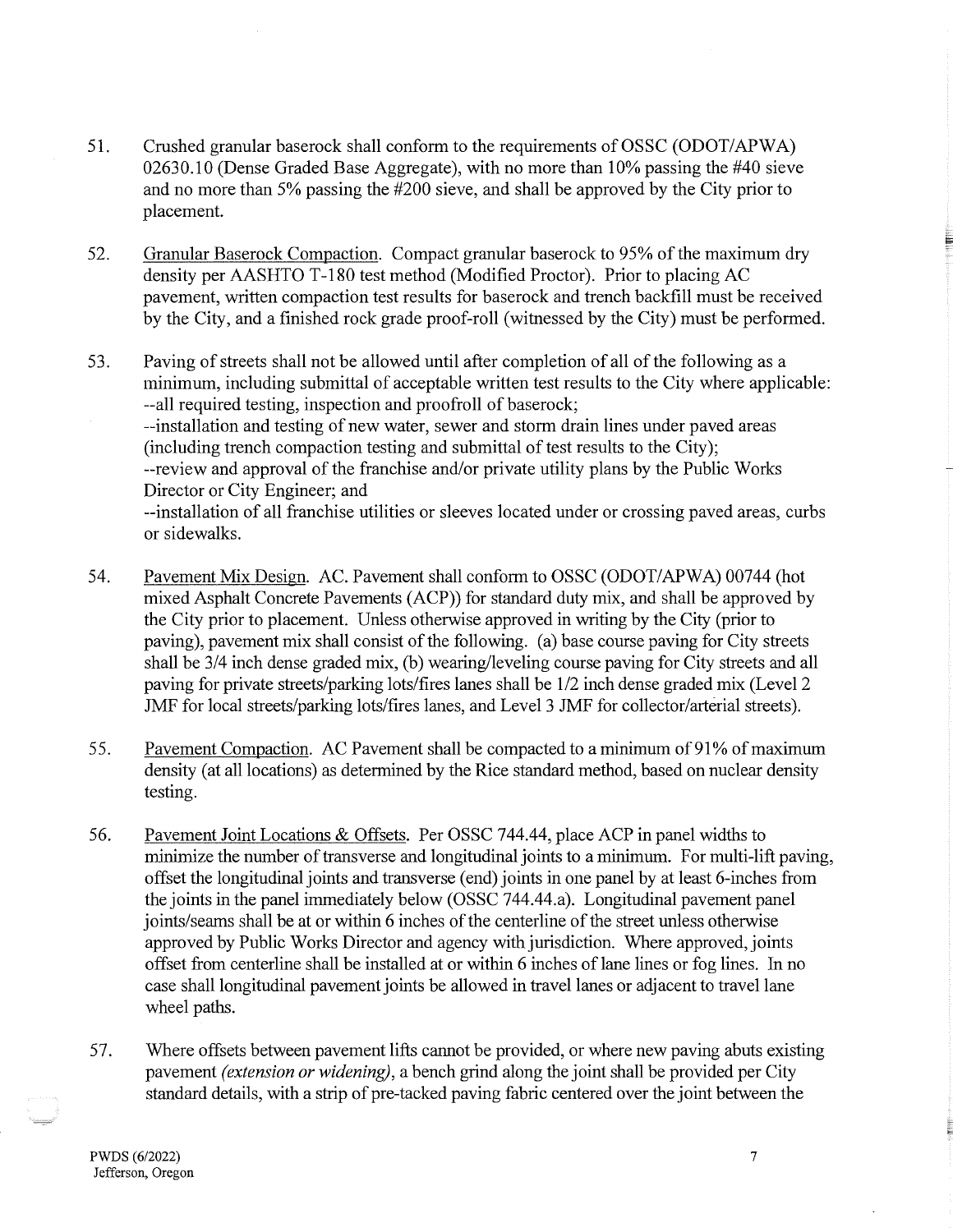first and second lift.

- 58. Pavement surface shall be a smooth, well-sealed, tight mat without depressions or bird baths. Bony or open graded pavement surfaces shall be repaired to the satisfaction of the City, prior to final acceptance of the work.
- 59. ACP mixtures shall be placed only when the surface is dry and weather conditions are such that proper handling, finishing and compaction can be accomplished. In no case shall ACP mixtures be placed when the surface temperature is below the minimum established under 2021 OSSC (ODOT/APWA) 00744.40 (Season and Temperature Limitations) or the project specifications, whichever is more stringent.
- 60. Contractor shall protect new pavement against traffic as required, until it has cooled sufficiently to avoid tracking.
- 61. All existing or constructed manholes, cleanouts, monuments, gas valves, water valves and similar structures shall be adjusted by the Contractor to match finish grade of the pavement, sidewalk, landscaped area or median strip wherein they lie.
- 62. Street pavement widening cross slope shall be a minimum of 2% and a maximum of 5% except at intersections, where the street cross slopes shall not exceed 2% maximum (intersection defined from end of curb radius both directions) to comply with ADA and PROWAG standards. Prior to placing curbs, Contractor shall field verify pavement widening cross slope and contact City if the design pavement widening cross slope is not within the limits stated above.
- 63. All street signs, traffic control signs, curb & pavement painting or striping, and/or reflectors shall be installed (in conformance with City and MUTCD standards) prior to requesting final inspection by the City. Signs or barricades at the end of streets, sidewalks or bike lanes shall conform with City standards and be acceptable to the Public Works Director.
- 64. Pavement Markings. Stop bars shall be provided at all stop signs, located behind the pedestrian crossing at a location acceptable to Public Works. All stop bars, crosswalk striping and other roadway marking and emblems shall be 125 mil thick pre-formed skid resistant thermoplastic with intermix glass beads (Premark BD by Ennis-Flint, or OptaTrac by Geveko Markings). Installation shall be by methods and by a contractor approved by Public Works.
- 65. Unless otherwise shown on the drawings, no cut or fill slopes shall be constructed steeper than 2H:1V maximum.
- 66. All planter areas shall be backfilled with approved top soil minimum 8" thick. Stripping materials shall **not** be used for planter backfill.
- 67. Contractor shall seed and mulch all exposed slopes and disturbed areas which are not scheduled to be landscaped, including trench restoration areas. Mulch shall be either hydromulch or finely chopped fescue or rygrass mulch conforming with OSSC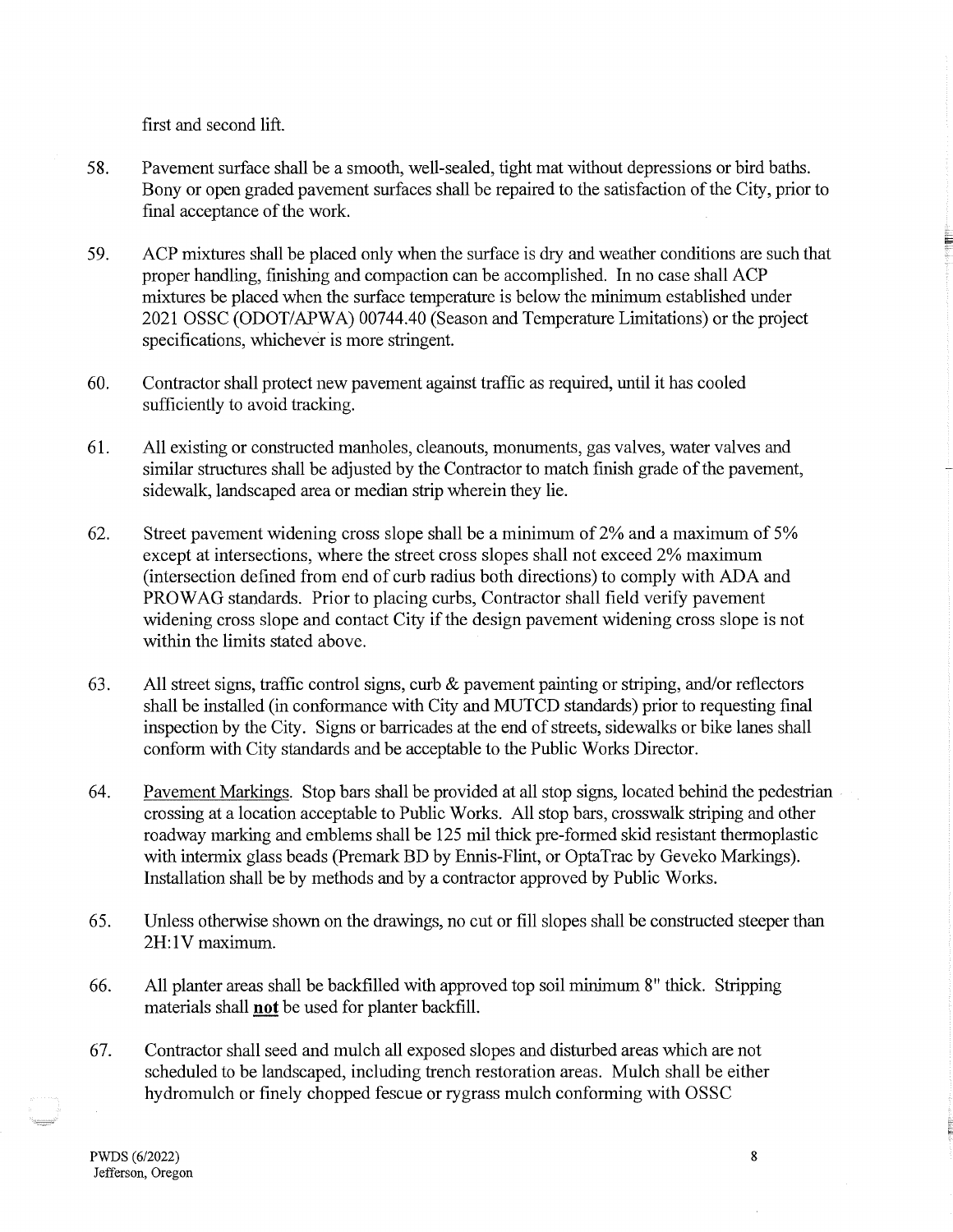(ODOT/APWA) Section 01030.15

As noted in the OSSC, CEREAL GRAIN STRAW (wheat or similar) IS NOT AN ACCEPTABLE SUBSTITUTE without specific written approval.

- 68. Grading shown on the drawings is critical to functioning of detention system and shall be strictly followed.
- 69. Contractor shall coordinate and ensure that detention volumes are inspected and approved by public agencies having jurisdiction prior to paving and landscaping.

# • **Curbs & Sidewalks**

- 70. Unless otherwise shown or indicated on the drawings, 6-inches nominal curb exposure used for design of all parking lot and street grades.
- 71. Unless otherwise approved in writing by the City and any other agency with jurisdiction, monolithic curb  $\&$  sidewalk (other than pedestrian ramps) shall not be placed in the public right-of-way (ie. curb concrete  $\&$  sidewalk concrete shall be placed separately). Joint material shall be placed at spacing and locations as noted on the standard details.
- 72. Construction of all curbs & sidewalks shall conform to the applicable requirements of OSSC (ODOT/APWA) Section 00759, Miscellaneous Portland Cement Concrete Structures, including placement, curing, finishing and the repairing of minor defects. Major defects (as determined by the City) will require removal and replacement of the defective portions as directed.
- 73. Where new curbing connects to existing curbing or is installed along existing streets or pavement, the gutter grade shall match the existing street grades so as to allow drainage from the street to the gutter, as well as through any transitions or connections between old  $\&$ new curbs. The Contractor shall notify the City in writing of any grade discrepancies or problems prior to curb placement. Curbs that are placed too high or too low shall be removed and replaced as directed by the City.
- 74. Finish sidewalk grades at transition to existing sidewalks shall match existing sidewalk grades as required to form a continuous, smooth, free draining surface. The Contractor shall notify the City in writing of any grade discrepancies or problems prior to sidewalk placement.
- 75. Each lot shall be provided with a minimum two 3-inch diameter weep holes per lot in curbs on each frontage to provide for lot drainage. As a minimum, one weep hole shall be located 5 feet from the property line on the low point in the lot frontage at the time of curb construction. Weep holes shall also be provided as required for existing drainpipes whether or not shown on the drawings, additional drainpipes shown on the drawings, as well as on both sides of driveway aprons. Contractor shall install drainpipe (smooth wall PVC or ABS) from each weep hole to the back of sidewalk location prior to acceptance of the curbing by the City *(drain*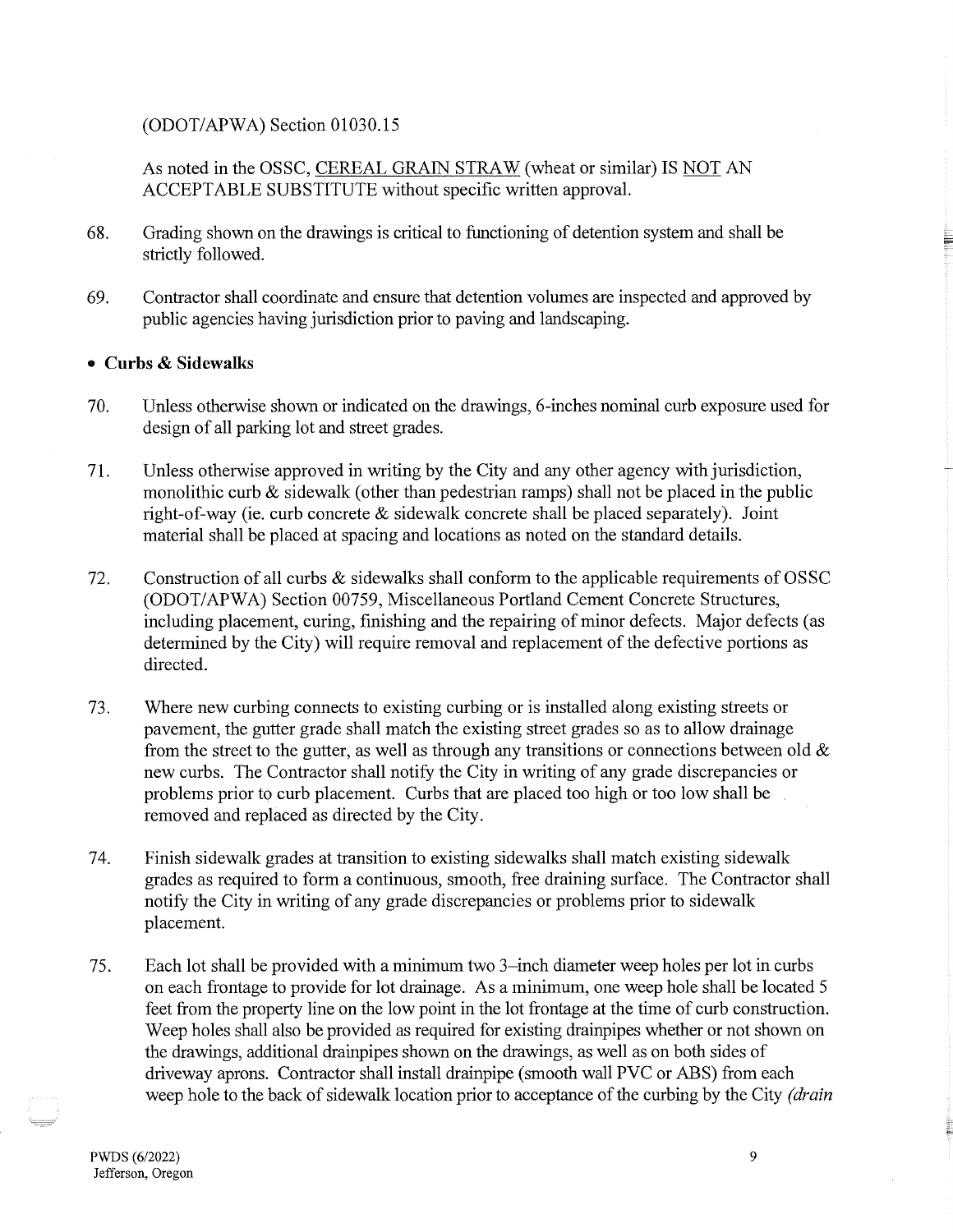*pipe under sidewalks shall extend 12-inches behind back of sidewalk and be capped),* and shall connect to existing drain piping where such piping exists within or adjacent to the right-of-way or easement. Where storm drain laterals for lots are constructed to curb weepholes in conjunction with subdivision or development improvements (ie. where storm drain laterals from storm mainline is not provided), the Contractor shall install 3" x 4" eccentric reducers just past the back of sidewalk to transition to 4-inch PVC rain drain lines as applicable.

- 76. Weep holes installed in existing curbs shall be core drilled and sealed as required by Public Works.
- 77. New or replacement curbs shall be stamped with an 'S', 'D' or a 'W' at the point where each sanitary sewer, storm drain or water service lateral crosses the curb, respectively. Letters shall be a minimum of 2-inches high. Existing curbs crossed by new services shall have letters routed or cut into the concrete, unless otherwise approved in writing by the City.
- 78. Contractor shall construct handicap access ramps at all intersections in accordance with current ADA and PROWAG requirements.
- 79. All curbs, sidewalks and driveway approaches shall be constructed using batch plant concrete, 3300 psi min @ 28 days, max 5" slump, 4.5% air  $(\pm 1.5\%)$ , and shall be cured with Type 1 or Type ID clear curing compound. All sidewalks shall fully comply with all ADA and PROWAG standards.

--Standard sidewalks shall be a minimum of 4-inches thick.

- --All pedestrian ramps and standard residential driveways shall be a minimum of 6-inches thick.
- --Commercial or industrial use driveways and alley approaches shall be minimum 8-inches thick.
- --Multi-Use paths shall be a minimum of 6-inches thick *(any pathways used for maintenance vehicle access to utilities shall be reinforced with #4 bar at 12" OC EW, unless 8" concrete thickness is provided).*
- 80. Curb & sidewalk concrete shall be placed only during periods when it will not be damaged by rain (protect unhardened concrete from precipitation). Concrete shall not be placed on frozen baserock. Do not begin concrete placement until temperature in the shade is a minimum of 35°F and rising, and stop placement if air temperature falls below 35°F. Protect concrete from freezing for a minimum of 5 days after placement per OSSC (ODOT/APWA) 0000440.40.d & 00756.40 or the project specifications, whichever is more stringent.
- 81. Contraction joints shall be installed directly over any pipes that cross under the sidewalk, to control cracking. In general, cracks in new curbs or sidewalks (at locations other than contraction joints) are not acceptable, and cracked panels shall be removed  $\&$  replaced unless otherwise approved by Public Works.
- 82. Contractor shall conduct a flood test of all new or replacement pedestrian ramps after concrete is cured to demonstrate that the ramp does not hold water. After water is poured into the ramp area, the inspector shall check the ramp 15 minutes later to determine if water is ponding in the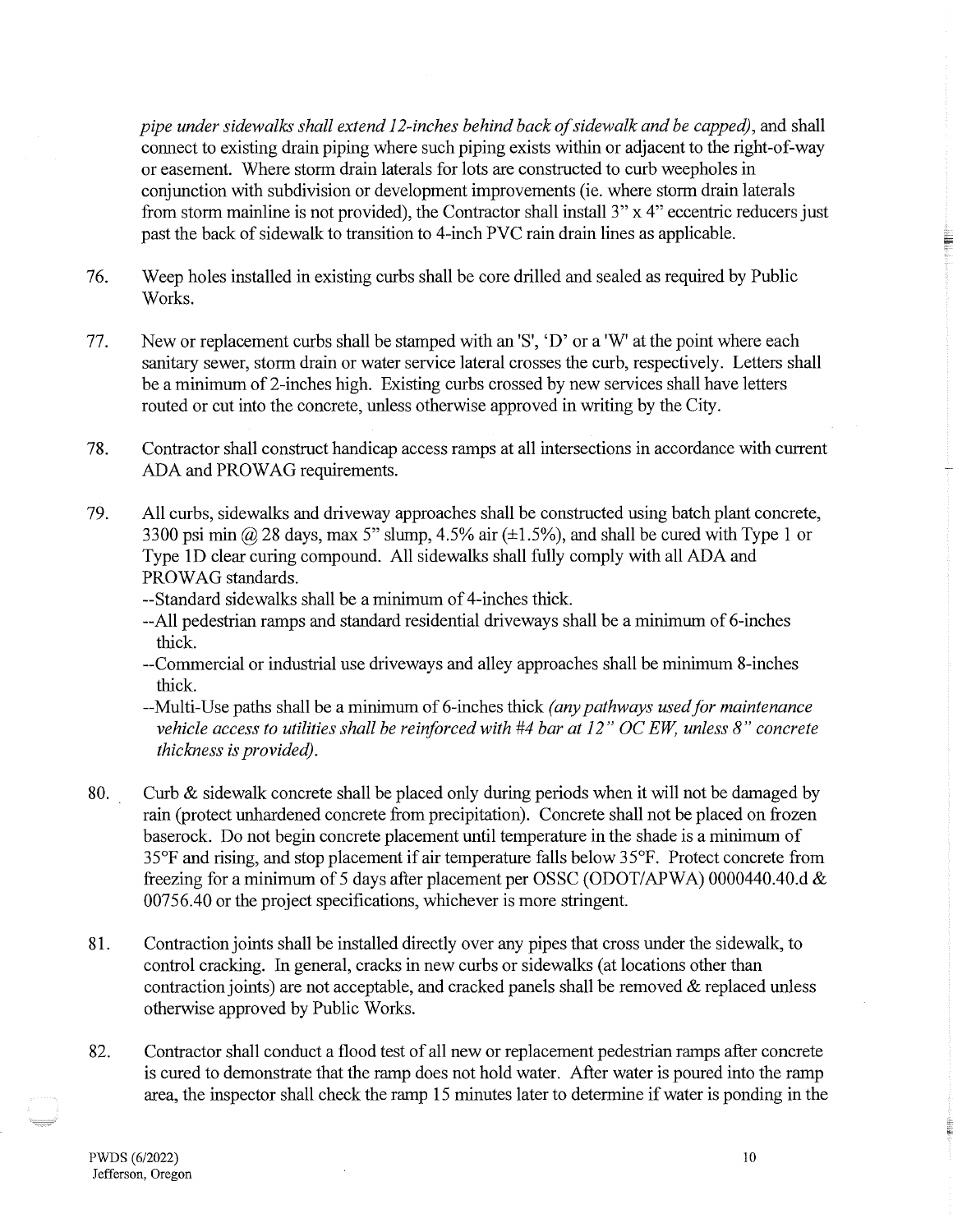ramp or gutter area. If water is ponding in the ramp or gutter area and the pond is more than 1 foot in length or  $\frac{1}{4}$ -inch in depth, the Contractor shall be required to make repairs in an approved manner at his/her sole expense.

- 83. Where trench excavation or other work requires removal of (or causes damage to) PCC curbs and/or sidewalks, the curbs and/or sidewalks shall be sawcut and removed at a tooled joint unless otherwise authorized in writing by the City. Any sawcut lines shown on the drawings are schematic and not intended to show the exact alignment of such cuts.
- 84. Unless otherwise approved in writing by Public Works, areas along curbs and public sidewalks shall be backfilled with approved topsoil, as well as being seeded and mulched (or hydroseeded).

# **PIPED UTILITIES:**

- 85. Contractor shall.coordinate and pay all costs associated with connecting to existing water, sanitary sewer and storm sewer facilities.
- 86. Unless otherwise noted, materials and workmanship for water, sanitary sewer and storm sewer shall conform to OSSC (ODOT/APWA) Specifications, 2021 edition.
- 87. The Contractor shall have appropriate equipment on site to produce a firm, smooth, undisturbed subgrade at the trench bottom, true to grade. The bottom of the trench excavation shall be smooth, free of loose materials or tooth grooves for the entire width of the trench prior to placing the granular bedding material.
- 88. **Pipe Bedding and Trench Backfill.** All pipes shall be bedded with minimum 6-inches of 3/4" minus granular backfill (crushed rock) bedding and backfilled with compacted 3/4" minus granular backfill in the pipe zone *(granular backfill shall extend a minimum of 12 inches over the top of the pipe in all cases).* Granular trench backfill shall be used under all improved areas, including sidewalks.
- 89. Granular backfill shall be %"-0 conforming to OSSC (ODOT/APWA) 02630.10 (Dense Graded Base Aggregate), with no more than 10% passing the #40 sieve and no more than 5% passing the #200 sieve.
- 90. Granular Trench Backfill Compaction. Granular trench bedding and granular backfill in the pipe zone shall be compacted to be firm and unyielding, even though compaction testing is not required in this zone. Granular trench backfill above the pipe zone shall be compacted to 92% of the maximum dry density per AASHTO T-180 test method (Modified Proctor), and shall tested in lifts for deeper trenches.
- 91. **Trench Foundation Stabilization.** If trenches are over- excavated for any reason, overexcavation shall be filled to the design trench subgrade (ie. to the bottom of the 6" thick pipe bedding layer) with compacted, well-graded granular backfill as specified (the use of open graded rock for trench foundation stabilization is prohibited unless it is completely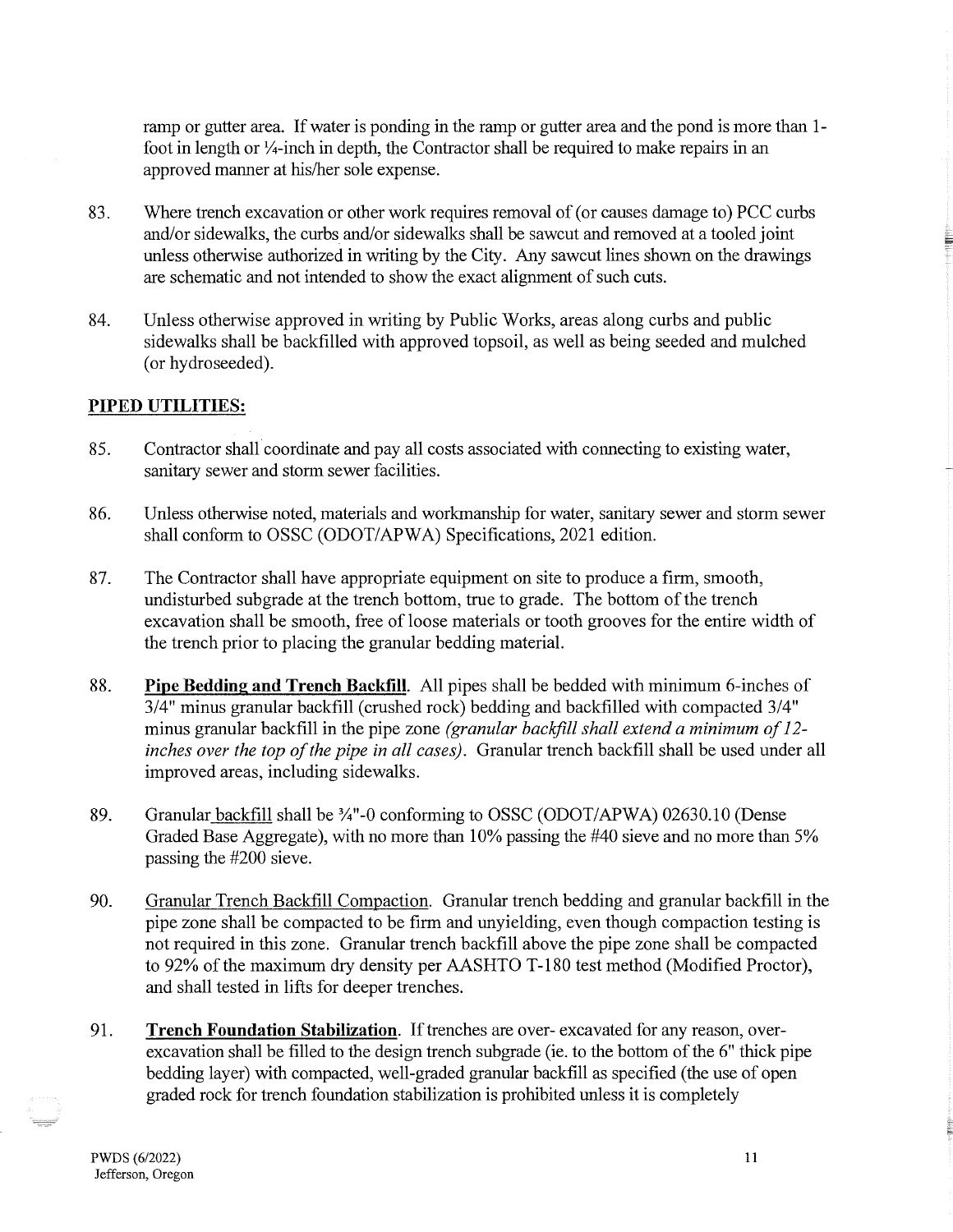encapsulated in geotextile fabric & approved in writing by the City).

- 92. Temporary thrust restraint on pressure pipelines shall be provided at all locations where necessary due to construction sequencing shown on the drawings, required by City standards or chosen by the Contractor. The adequacy of the temporary thrust restraint shall be the Contractor's sole responsibility, but shall be acceptable to the City and any other agency with jurisdiction. Any movement of the pipe or fittings during pressurization of the pipeline or connection shall be considered evidence that the temporary thrust restraint is not adequate, and the pipeline or connection shall be depressurized and the thrust restraint increased as necessary. Re-pressure testing or re-chlorination, if deemed necessary at the sole discretion of the City, shall be completed at the Contractor's expense.
- 93. Contractor shall arrange for and pay all costs to abandon existing sewer and water services not scheduled to remain in service.
- 94. All piped utilities abandoned in place shall have all openings closed with concrete plugs with a minimum length equal to 2 times the diameter of the abandoned pipe.
- 95. The end of all utility stubs shall be marked with a 2-x-4, extending 2 feet minimum above finish grade, painted white and wired to pipe stub (painted white for sanitary sewer, green for storm). Tracer wire shall be extended (and attached) to the top of the 2-x-4 post. Type of utility (ie. sewer, storm, etc.) and depth below grade to pipe invert shall be clearly  $\&$ permanently labeled on the marker post.
- 96. Contractor shall provide all materials, equipment and facilities required for testing all utility piping in accordance with City construction specifications.
- 97. **Tracer (Toning) Wire.** All water, sanitary and storm sewer piping shall have an electrically conductive insulated 12 gauge solid core copper tracer wire the full length of the installed pipe using blue wire for water and green for storm and sanitary piping.
	- --Tracer wire shall be taped to the top of the pipe at 10 foot maximum intervals and shall be extended up into all valve boxes, and manholes and catch basins and accessible from the surface.
	- -- All tracer wire splices shall be made with corrosion resistant waterproof wire nuts (DBR direct bury splice kit by 3M Company, or equal).
	- --Tracer wire penetrations into manholes shall be within 18 inches of the rim elevation and adjacent to manhole steps. The tracer wire shall be tied to the top manhole step or otherwise supported to allow retrieval from the outside of the manhole or catch basin.
- 98. **Warning Tape.** Detectable or non-detectable acid and alkali resistant safety warning tape shall be provided along the full length of all water, sanitary sewer and storm drain service laterals and along the full length of all water, sanitary sewer and storm drain mainline segments not located under sidewalks or paved portions of public streets. Underground warning tape shall be continuous the entire length of service laterals installed from the mainline to the back of the PUE.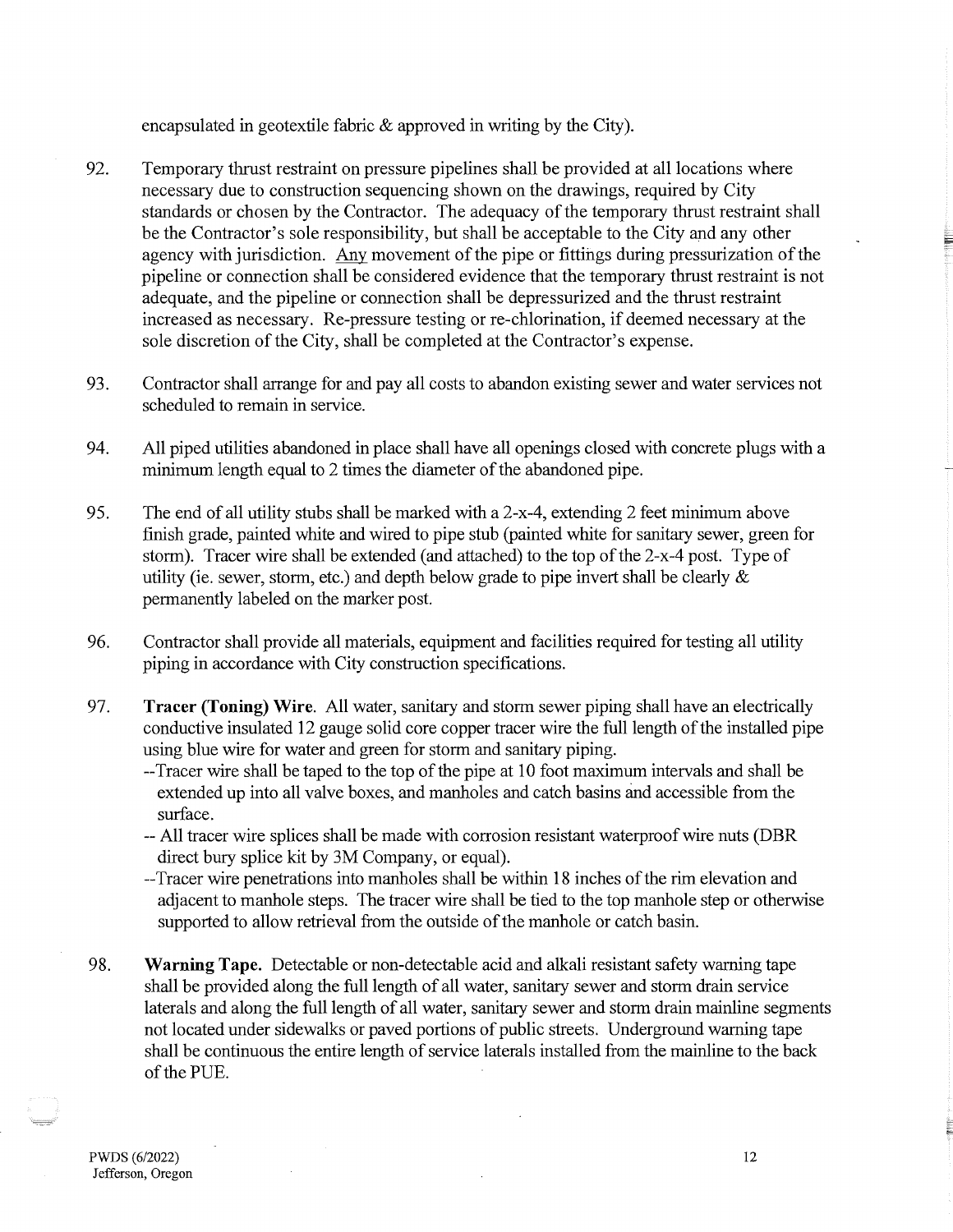- 99. **Warning Tape.** All underground water, sanitary and storm sewer piping shall have a 6-inch wide warning tape installed in the upper reaches of the trench as shown on Detail 301 *(color* & *"Caution: Buried\_ Below" wording as required for water, sewer, storm drain, etc.).*
- 100. No trenches in roads or driveways shall be left in an open condition overnight. All such trenches shall be closed before the end of each work day and normal traffic flows restored.
- 101. Before mandrel testing, TV inspection or final acceptance of gravity sewer or storm pipelines, all trench compaction shall be completed and all sewers and storm drains flushed  $\&$  cleaned to remove all mud, debris & foreign material from the pipelines, manholes and/or catch basins.
- 102. Where future extensions are shown upstream of new manholes (sewer or storm), catch basins or junction boxes, pipe stubs (with gasketed caps) shall be installed at design grades to a point 2' minimum outside of the structure.
- 103. Timing for Trench Work on Existing Public Streets. Unless authorized in writing by the City prior to the start of the work: trenching within existing paved streets shall be backfilled and repaved within 14 days of the start of excavation unless the trenches are completely plated or repaired with cold patch; trenches within each block or intersection shall be permanently repaved within 21 days of the start of excavation (including completion of all inspections, testing & corrective work required by City standards prior to paving). These timeframes apply independently and separately to each block or intersection where trenching work occurs.
- 104. Interior Debeading. Where butt-fused HDPE is used for gravity flow applications, fusion joint bead projections shall be removed from the interior of all fused pipe as each joint is fused, by means of a mechanical cutting head, for all pipe 18-inches in diameter (IPS) or less. The de-beading cut shall be flush with inside circumference of the pipe.

### **•Water**

- 105. City forces to operate all valves on existing public water mains, on the public side of water meters, or at the connection of fire service lines to public water mains.
- 106. No person other than Public Works staff shall operate or flow test fire hydrants without first obtaining written authorization from the Public Works Director. This hydrant use restriction shall not apply to fire department/fire district staff in the performance of their regular duties. All hydrant flow tests shall be performed with Public Works staff present unless otherwise approved by the Public Works Director. Opening or operating fire hydrants with any tool other than a standard hydrant wrench designed for that purpose is prohibited.
- 107. All water mains shall be C-900 PVC (DR 18) or Class 52 ductile iron. All fittings 4-inches through 24-inches in diameter shall be ductile iron fittings in conformance with AWWA C-153 or AWWA C-110. The minimum working pressure for all MJ cast iron or ductile iron fittings 4-inches through 24-inch in diameter shall be 350 psi for MJ fittings and 250 psi for flanged fittings.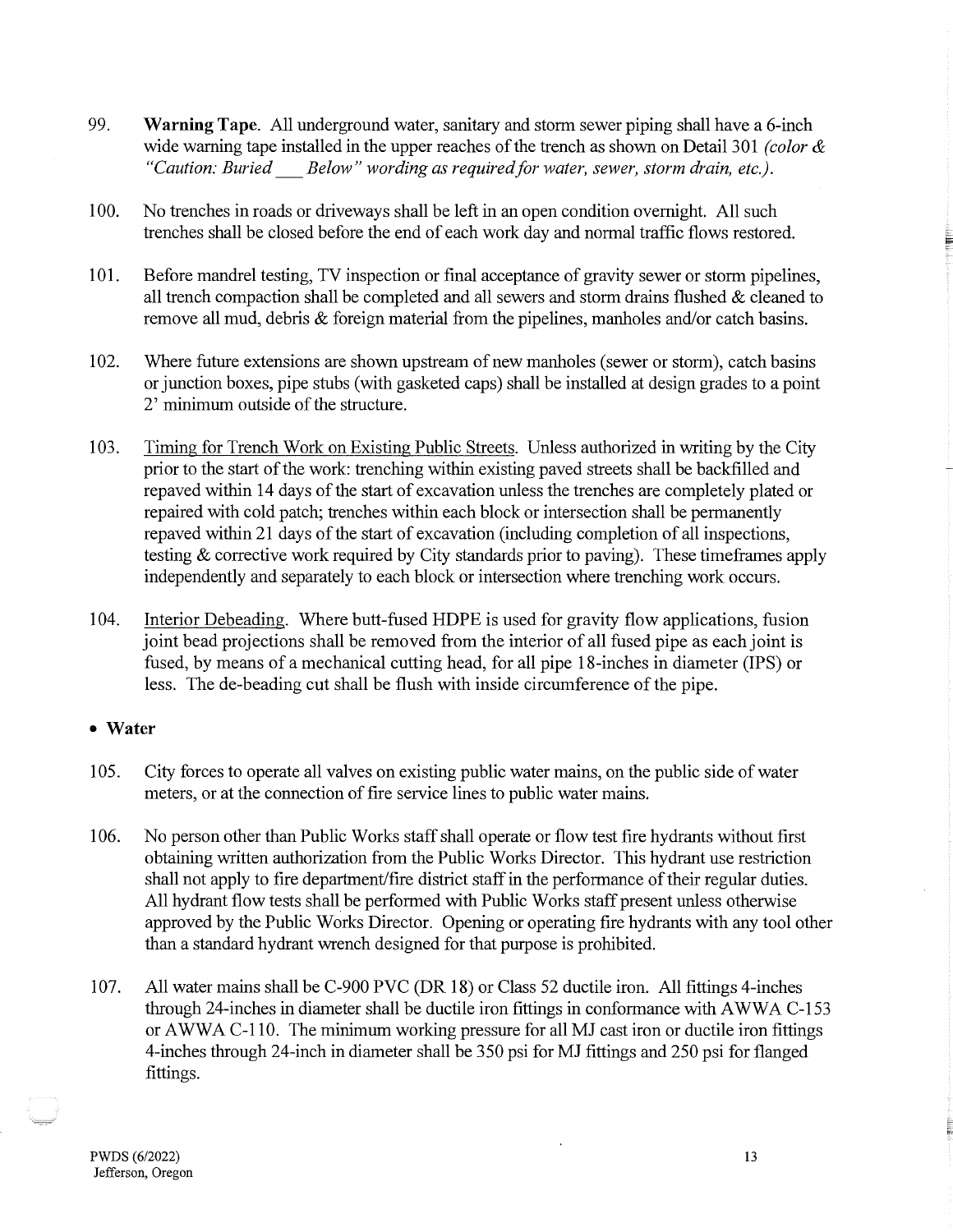- 108. All water mains to be installed with a minimum 36 inch cover to finish grade unless otherwise noted or directed. Service lines to be installed with a minimum 30 inches cover within the right-of-way. Deeper depths may be required as shown on the drawings or to avoid obstructions.
- 109. Unless otherwise approved by the City Engineer, all valves shall be flange connected to adjacent tees or crosses (where such fittings are installed adjacent to valves). In-line valves shall be MJ x MJ.
- 110. All buried valves shall be provided with new valve boxes, including new valves installed by the Contractor, or existing valves which are excavated around as part of the work, and existing valves which are located within newly paved, newly concreted or newly graveled surfaces. Valve boxes shall conform to Standard Details. Reuse of existing valve boxes will only be allowed is they fully conform with current standard details, are accurately centered on the valve nut, are clean of excess rock or debris around the valve nut, and are approved in writing by the City on a case-by-case basis.
- 111. Permanent thrust restraint (concrete thrust blocks) shall be provided on all bends, tees and other direction changes per local jurisdiction requirements and as specified or shown on the drawings. All concrete shall conform to the requirements of OSSC (ODOT/APWA) 00440, Commercial Grade Concrete, 3300 psi min @ 28 days, max 5" slump, 4.5% air  $(\pm 1.5\%)$ . Concrete mix design shall be submitted to the City for review and approval prior to use. If hand mixed sack-crete type concrete is proposed by the Contractor and approved by the Public Works Director, it shall be a 4000 psi minimum mix (approved by the City prior to use), mixed with the minimum amount of water necessary for workability (5" slump or stiffer). In no case will dry sack-crete mix (either in bags or as loose mix) be considered as an acceptable substitute for an approved mixed concrete.
- 112. It shall be the Contractor's responsibility to coordinate with the City for visual inspection and verification of all thrust restraint and thrust blocking prior to covering or backfilling.
- 113. Where approved by the City prior to construction, temporary thrust restraint may be used at mainline connections where it is not possible (prior to pressurization of the connection and placing the waterline in service) to install permanent concrete thrust blocks, straddle blocks or other permanent thrust restraint as required or shown/noted on the drawings. Trenches at the temporary thrust restraint location shall be left open and not backfilled (but plated as necessary or required) until the permanent thrust restraint is installed and approved by the City. Unless otherwise approved in writing by the City, permanent thrust restraint shall be installed by the end of the next working day after installation of the temporary thrust restraint, but in no case later than the third calendar day following installation of the temporary thrust restraint.
- 114. Water service pipe on the public side of the meter shall be Driscopipe 5100 Ultra-Line (PE 3408) high density polyethylene pipe, copper tube size OD, SDR 9 (200 psi working pressure rated) conforming to ASTM D-2737 with 2-3/8"long style compression inserts (AY McDonald 6133T CTS insert stiffener or equal) and compression fittings.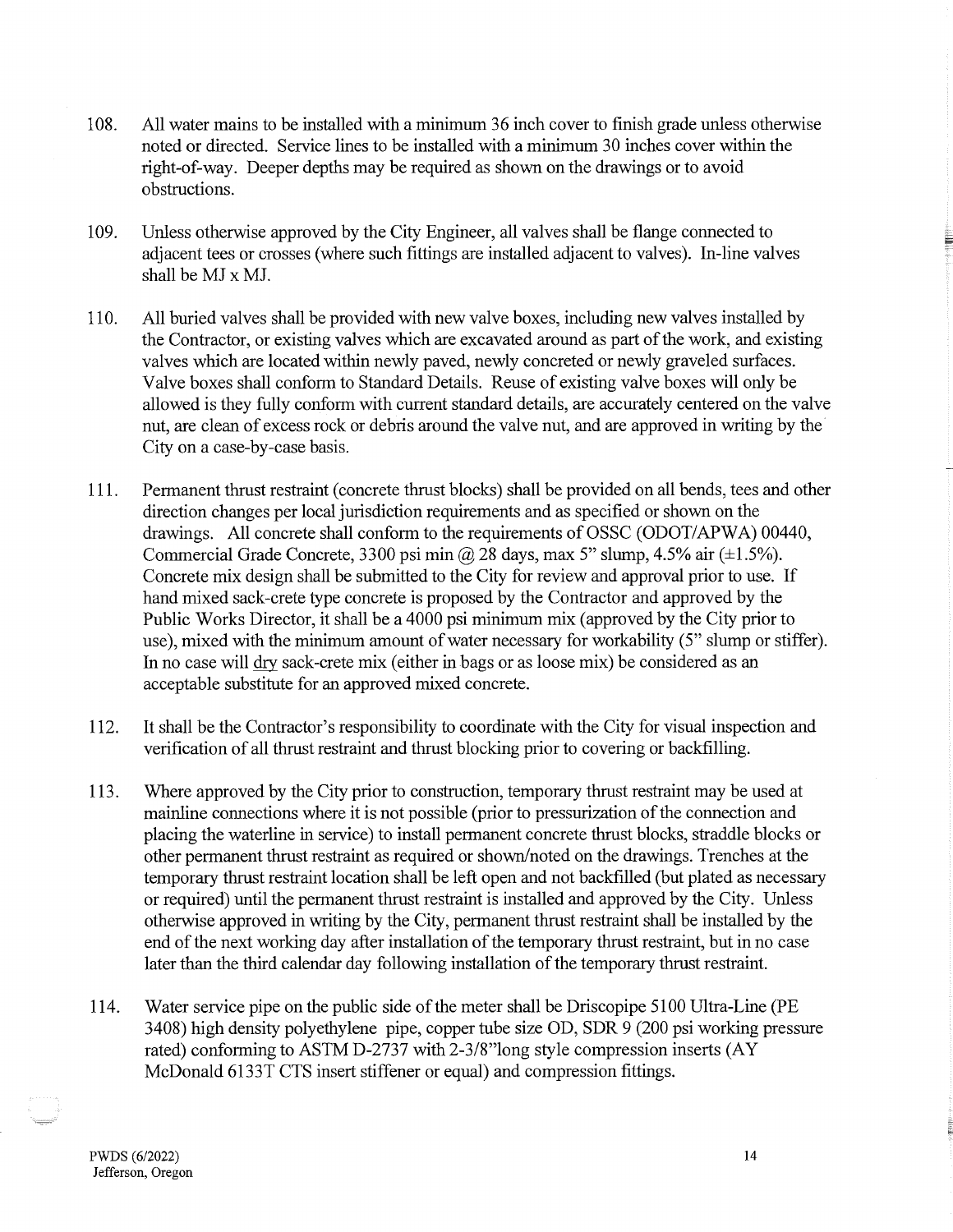- 115. Unless otherwise noted, water service pipe on the private side of the meter shall be Schedule 40 PVC or as approved by the OPSC.
- 116. Domestic, irrigation and fire backflow prevention devices and vaults shall conform to requirements of public and/or private agencies having jurisdiction. It is the responsibility of the premise owner and/or water user to provide a thermal expansion tank or other means approved by the Oregon Plumbing Specialty Code (OPSC) to address thermal expansion concerns in the private water system piping downstream of any backflow device or pressure regulator where applicable (see PWDS  $3.22$ .c & OPSC  $608.2$ & $3)$ ). The premise owner and water user is hereby notified of these thermal expansion concerns, and that it is the responsibility of the premise owner and/or water user to address these concerns.
- 117. The Contractor shall be responsible for having backflow devices tested and certified prior to final acceptance of the work.
- 118. The Contractor shall coordinate with the owner(s) of property being served for permits and installation of conduit(s) and wire as necessary to power required sump pumps in meter vaults and/or in backflow vaults, and any required freeze protection, or as necessary to monitor any tamper switches required in backflow vaults or enclosures. Installation and activation of any such power and/or signal wires is required prior to acceptance by the City.
- 119. The Contractor installing each vault or enclosure shall be responsible to install (or coordinate the installation of) the conduit and wires required to serve each such vault or enclosure.
- 120. The work shall be performed in a manner designated to maintain water service to buildings supplied from the existing waterlines. In no case shall service to any main line or building be interrupted for more than four (4) hours in any one day. Contractor shall notify the City and all affected residents and businesses a minimum of 24 business hours (1 business day) prior to any interruption of service.
- 121. Water Mainline Couplings. Where shown on the drawings or required by the City, restrained sleeve couplings shall be Krauz Hymax Grip Couplings or approved equal (Romac Alpha Coupling). Unrestrained mainline couplings shall be long-style epoxy coated DI sleeve couplings, or Romac Macro HP Coupling (short body couplings not allowed).
- 122. **Sanitary Sewer & Waterline Crossings.** Where new waterlines cross below or within 18 inches vertical separation above a sewer main or sewer service lateral, center one full length of waterline pipe at point of crossing the sewer line or sewer lateral. Unless otherwise approved in writing by the Public Works Director, existing sewer mains and/or service laterals within this zone shall be replaced with a full 12 foot length of new pipe (D2241 PVC-DR 32.5, C-900 PVC-DR 18 or CL 50 ductile iron), centered at the crossing in accordance with OAR 333-061 and local jurisdiction requirements. Connect to existing sewer lines with approved flexible reinforced couplings (MaxAdaptor Coupling by Gripper Gasket LLC or approved equal). Example: For an 8-inch waterline with 36-inches cover, 4 inch service lateral inverts within 5.67-feet (68-inches) of finish grade must have this pipe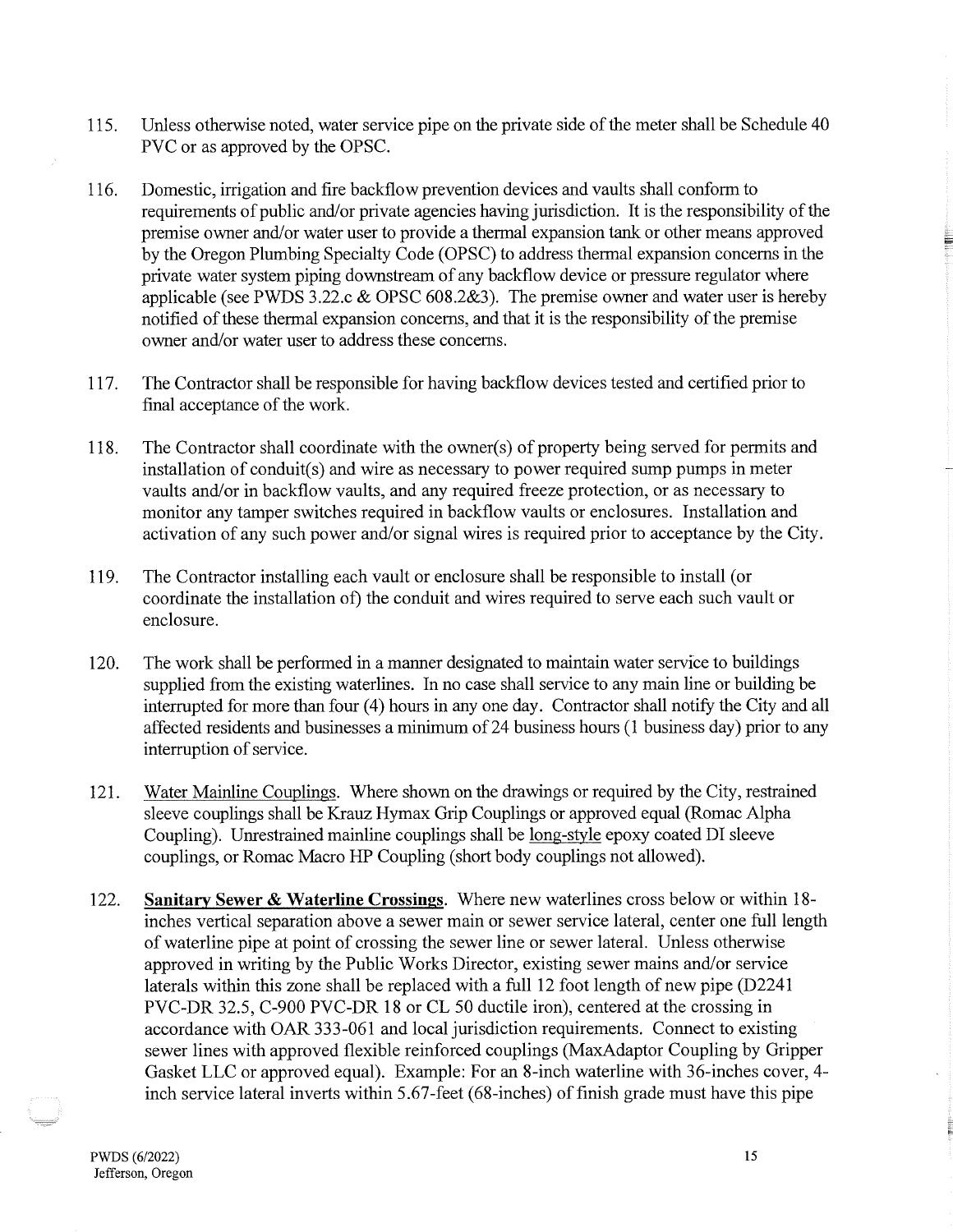centered at the crossing.

- 123. Contractor shall install temporary chlorination & sample taps, restrained caps/plugs and blowoffs as required on new waterlines for flushing, pressure testing, chlorination and bacteriological testing (configuration to be acceptable to the City or other agency with jurisdiction). Chlorination and sample taps shall be located within 18-inches of the end of each mainline segment to be chlorinated  $\&$  tested, and configured to ensure that all portions of the pipelines are adequately disinfected.
- 124. Pressure Testing. All waterlines, services and appurtenances shall be pressure tested for leakage. All testing shall conform to requirements as outlined on City testing forms contained in the PWDS. The hydrostatic test shall be performed with all service line corporation stops open and meter stops closed, and with all hydrant line valves open. Prior to the start of each pressure test, the position of all mainline valves, hydrant line valves and service line corporation stops in the test segment shall verified.
- 125. Cleaning & Flushing. After the pressure test and prior to disinfecting, the water lines shall be thoroughly flushed through hydrants, blow offs or by other approved means.
- 126. Disinfection & Bacteriological Testing. All water mains and service lines shall be chlorine disinfected per local jurisdiction requirements, A WWA C-651 or OAR 333-061 (25 mg/L minimum chlorine solution, 24 hours contact time), whichever is more stringent. Unless otherwise approved by the Public Works Director, a City representative shall witness the application of the chlorine solution and the chlorine testing at the end of the 24 hour contact period. After the 24 hour chlorine contact period, the free chlorine concentration shall be checked, and if it is found to be 10 mg/L or more, the chlorine solution shall be drained (otherwise the line shall be rechlorinated), the waterline flushed with potable water, and a minimum of two consecutive samples taken at least 24 hours apart shall be collected from the waterline for microbiological analysis (ie. one sample immediately after flushing, and another sample a minimum of 16 hours later). Contractor to pay for laboratory analysis of water samples taken under the supervision of the City. If the results of both analyses indicate that the water is free of coliform organisms, the waterline may be placed in service. Should the initial treatment prove ineffective, the flushing  $\&$  chlorination shall be repeated until confirmed tests show acceptable results. Contractor shall coordinate with Public Works to ensure that both a high level chlorine test kit and a chlorine residual test kit is available at the site during testing.
- 127. Disinfection of Connections. For connections which cannot be disinfected with the waterline mainlines as noted above, all fittings, valves and appurtenances, including tool surfaces which will come in contact with potable water, shall be thoroughly cleaned by washing with potable water and then swabbed or sprayed with a one percent  $(1%)$  hypochlorite solution  $(10,000)$ mg/L) in accordance with the requirements of AWWA C-651 and OAR 333-061.
- 128. Disposal of Chlorinated Water. The chlorine residual in water from testing, disinfection or flushing activities shall be neutralized in accordance with DEQ standards prior to discharge to the storm system or ditch discharging to surface waters. Care should be exercised to balance the amount of dechlorinating chemical against the chlorine present. Where required by Public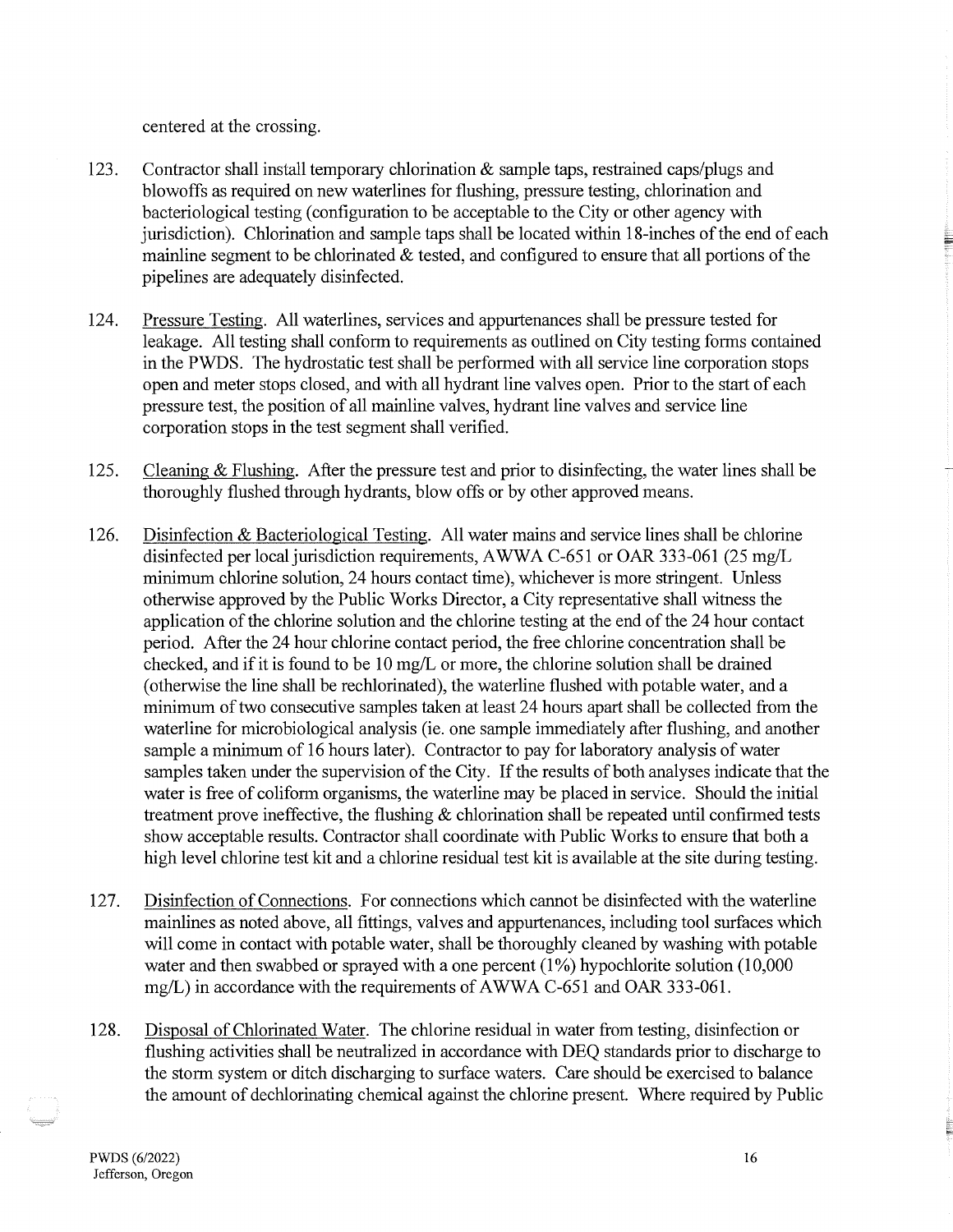Works, the Contractor shall provide a field chlorine residual test kit to verify adequate dechlorination of water being discharged.

- 129. Capping of Chlorination Taps, Pressure Test Taps, Temporary Sample Taps, etc. Unless otherwise approved or required by the City, all extra pipe and fittings attached to chlorination, pressure test or temporary sampling taps shall be removed and the corporation stop capped at the mainline tap or saddle after the new waterline is placed in service (to avoid depressurizing the mainline after disinfection). Wrap each capped corporation stop in plastic prior to backfilling. The location of all such capped corporation stops shall be shown on the Contractor's record drawings.
- 130. Unless otherwise shown on the drawings AND explicitly approved in writing by the City, any existing waterlines abandoned in place shall be physically disconnected from valves and other connection points to the existing water system. A blind flange or restrained MJ plug (as applicable) shall be installed on the back side of all valves from which abandoned waterlines are disconnected. Remove valve boxes from abandoned valves prior to repaving or surface restoration.

## • **Sewer & Storm Manholes**

- 131. All precast sanitary sewer manholes shall be provide with integral rubber boots. Lockdown lids shall be used on manholes outside of public right-of-way only where specifically required by Public Works.
- 132. All connections to existing manholes shall be made by core-drilling the existing manhole structure and installing a rubber boot. Connections to manholes shall be watertight and shall provide a smooth flow into and through the manhole. Small chipping hammers or similar light tools which will not damage or crack the manhole base may be used to shape channels. Use of large pneumatic jackhammers shall be prohibited.
- 133. Grouting & Channels to be Smooth. All interior joints, penetrations & any exposed lifting holes shall be grouted following manhole assembly. The grouting and channels of all manholes shall be smooth and uniform, and shall not retain water or debris. Any grout or concrete splatters *(in channels, on channel benches, on walls or on steps)* shall be removed by the Contractor.
- 134. Unless otherwise approved in writing by the Public Works Director and the City Engineer, manhole steps shall be installed in any manhole which does not have existing steps, and which is connected to or otherwise altered in any way.
- 135. Manhole channel depths (sewer  $\&$  storm) shall be to the heights shown on the drawings, but in no case shall be the channel depth be less than 2/3 of the pipe diameter. Flow channels in manholes shall be of such shape (semi-circular bottoms) and slope to provide smooth transition between inlet and outlet sewer size/ invert to minimize turbulence and to ensure that the manhole channels are self-cleaning. Channels, as well as shelves between the channels and the manhole walls, shall be sloped to drain per plan details.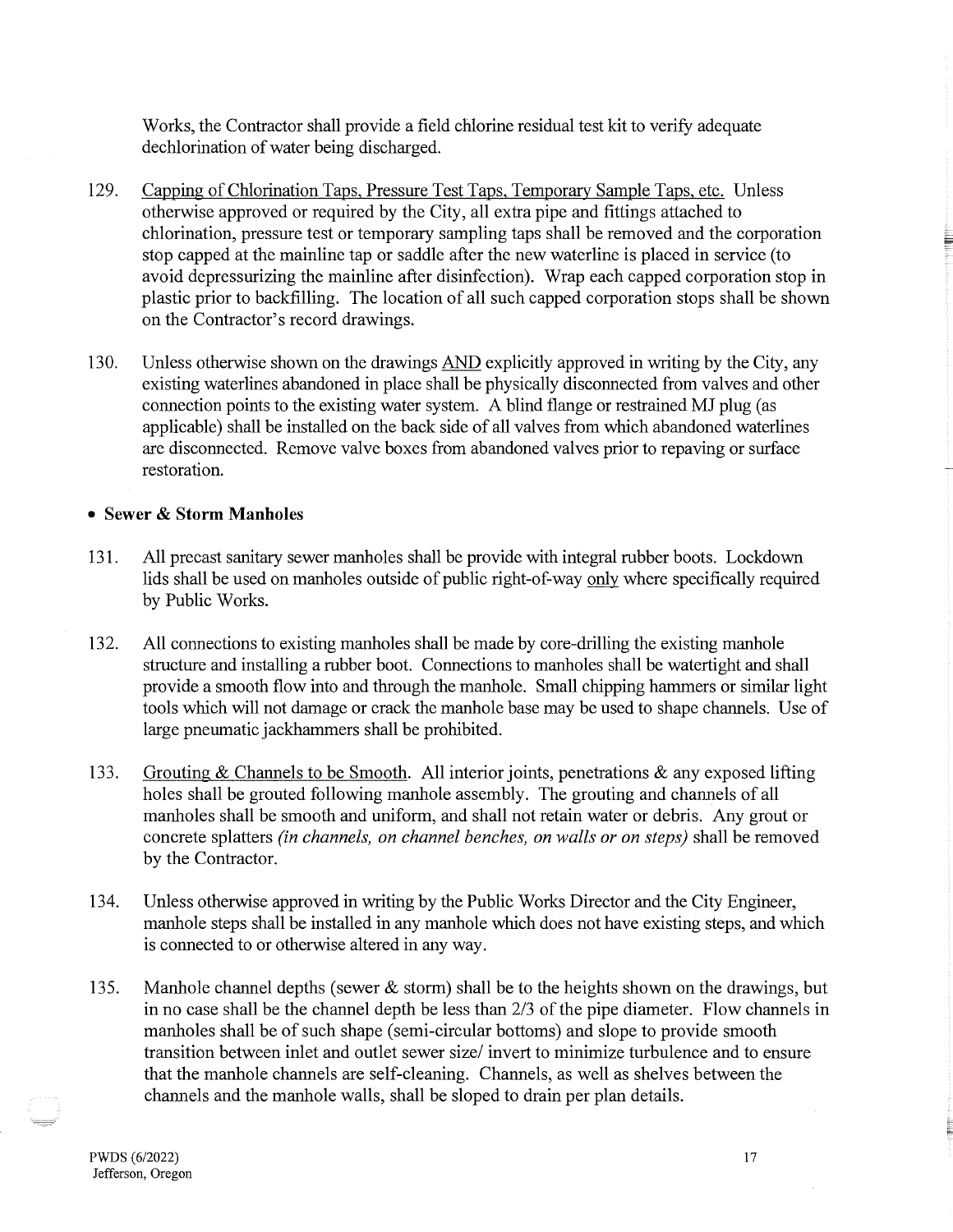- 136. For all sanitary sewer manholes, external mastic wrap joint seal *(9-inch minimum width)* shall be installed on all manhole barrel joints & pickholes after assembly, prior to backfilling *(Bidco External Joint Wrap BW-9T by Telleborg, or equal).* The exterior of the manhole barrels adjacent to each joint shall be clean *(under the mastic wrap)* to ensure a good seal *(use wire brush to clean the exterior swface under the mastic wrap to remove all dirt, loose particles or deleterious material).* The mastic wrap shall be held in place with plastic stretch wrap *(ie. pallet wrap plastic, 3 layers minimum)* during backfilling *(ie. to protect the external mastic wrap from displacement during backfill installation &/or compaction).* Plastic wrap shall be installed immediately after the mastic wrap is placed.
- 137. MH Rim Elevations. Contractor shall be responsible to verify manhole finish rim elevations match with finish grade or are set above finish grade as required to conform with City standard details. Manhole rim elevations shall be adjusted as required to conform with this requirement.
- 138. All sanitary sewer manholes in low areas which are subject to flooding or water ponding (including all lawn, landscape or gravel areas, or low areas of parking lots, or manholes closer than 4 feet clear of parking lot curblines or existing/future street curbs, adjacent to ditches, etc.) shall be provided with inflow protector lid inserts (whether or not such MH inserts are specifically noted on each applicable drawings sheet). Manhole inflow inserts shall be of ABS or HDPE plastic, and shall include integral lifting lugs on each side of the insert allowing removal with a manhole hook (lift straps are not an acceptable alternate), a factory installed closed cell neoprene rubber gasket bonded to the underside of the insert rim. Unless waived in writing by Public Works (case by case basis), a clog-free vent-valve valve (rubber check by Tideflex) shall be provided on each unit. Inserts shall be ManPan manhole inserts or approved equal.
- 139. Vacuum Testing (New MHs). All sanitary sewer manholes shall be vacuum tested following completion of paving or final surface restoration.
- 140. Vacuum Testing (Existing MHs). Existing sanitary sewer manholes to which new pipes are connected (or where existing pipe connections are modified) shall be sealed as required and pass a vacuum test prior to final approval.
- 141. Vacuum Testing (Resurfacing around Existing MHs). Existing sanitary sewer manholes where pavement or surfacing is replaced around the manhole shall be sealed as required and pass a vacuum test following completion of paving or final surface restoration.
- 142. Manhole Testing & Witness. All testing shall conform to requirements as outlined on City testing forms contained in the PWDS. Unless otherwise approved in writing by the Public Works Director, Public Works staff shall be present for all manhole testing. Visible groundwater infiltration or leakage constitutes a failed manhole test, whether or not the vacuum test is successful.
- 143. Manhole Cleaning. All manholes shall be thoroughly cleaned prior to being placed in service and/or accepted by the City, including removal of any debris, excess grout in manhole channels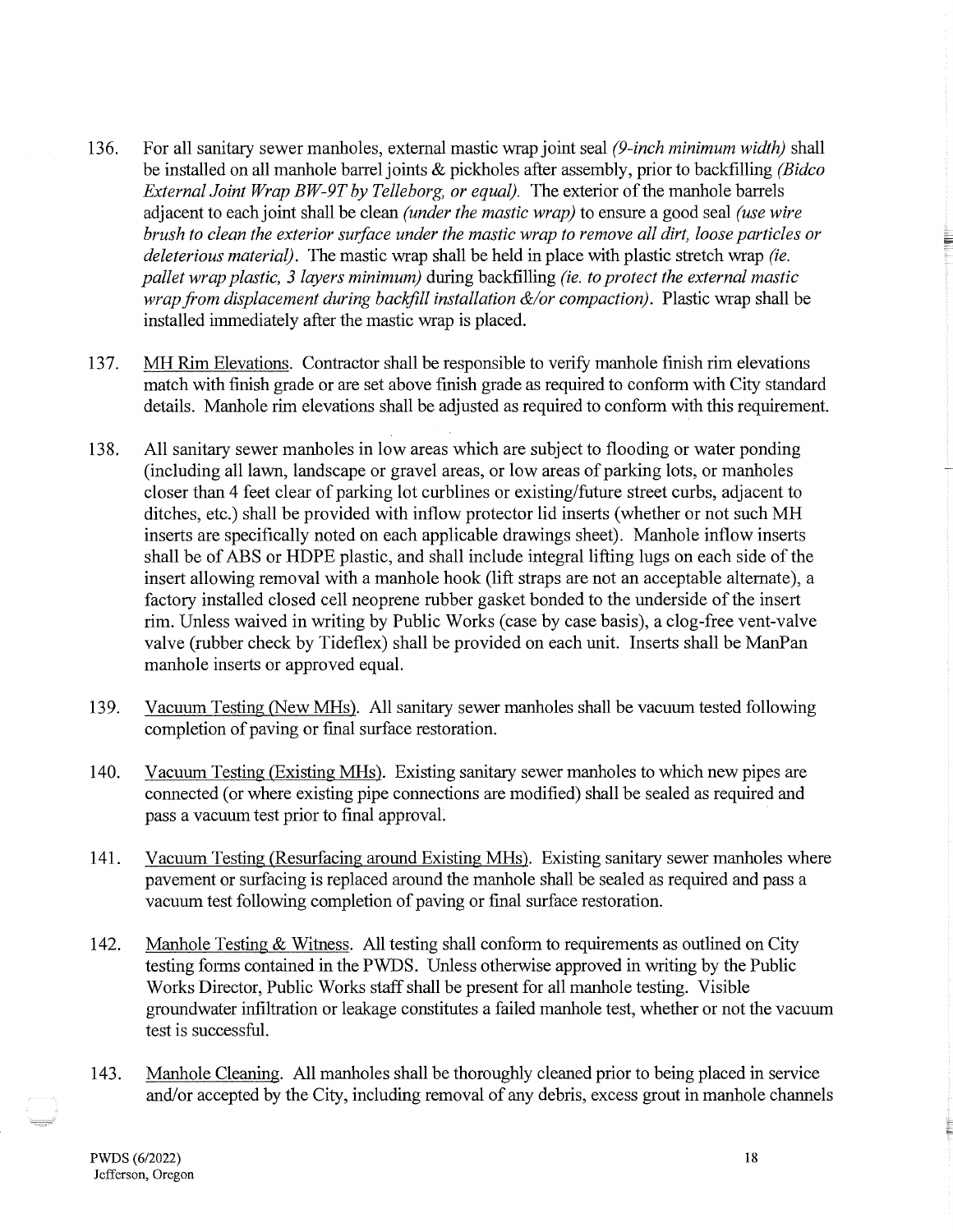or on manhole steps, etc.

# • **Sewer & Storm Warranty Inspections**

144. Re-inspection of the sanitary sewer systems by cleaning & TV inspection shall be performed during the last month of the warranty period, as well as visual inspection of all sanitary sewer manholes during the wet weather season (any visible groundwater infiltration or leakage constitutes a failed manhole test, and will require warranty correction). Based on the results of the TV inspections and/or the City's warranty inspections, additional warranty tests may include mandrel testing or low pressure air testing. The results of these test(s) will be used by Public Works to determine if final acceptance of the system is warranted and what corrective work is required prior to final acceptance. The cost of these re-inspections and any corrective work shall be the responsibility of the Developer. The warranty period will not be considered to be complete, and maintenance bonds will not be released until after all warranty inspections are finished and any resulting corrective work is completed.

# • **Sanitary Sewer**

- 145. Unless otherwise shown, sanitary sewer pipe shall be PVC in conformance with ASTM D3034, SDR 35. All other appurtenances and installation to conform to the City specifications.
- 146. Sanitary sewer laterals for single family residential  $\&$  each side of duplexes shall be a minimum of 4-inches in diameter (6-inch minimum for other laterals), and shall include toning wire and warning tape per standard details.
- 147. Gravity Sewer Couplings. Couplings for new PVC sewer pipe connecting to other PVC or solid wall HDPE pipe shall be gasketed solid sleeve PVC slip couplings. Couplings for connection of PVC to concrete pipe shall be MaxAdaptor Coupling (by Gripper Gasket LLC) for sizes up to and including 12-inch diameter.
- 148. **Sewer Cleaning.** After manhole channeling and prior to leakage testing, mandrel testing and/or TV inspection, flush and clean all sewers, and remove all foreign material from mainlines and manholes. Failure to clean all dirt, rock and debris from pipelines prior to TV inspection will result in the need to re-clean and re-TV the sewer lines.
- 149. **Sewer Leakage Testing.** Sanitary sewer pipe and appurtenances shall be tested for leakage. Leakage tests shall include an air test of all sewer mains and laterals prior to paving, and a separate air test of all sewer mains and laterals following excavation and backfilling of any franchise utility trenches or other utility work that crosses sanitary sewer laterals. All testing shall conform to requirements as outlined on City testing forms contained in the PWDS. Unless otherwise approved in writing by the Public Works Director, Public Works staff shall be present for all sewer leakage testing.
- 150. **Sewer Mandrel Testing.** Contractor shall conduct deflection test of flexible sanitary sewer pipes by pulling an approved mandrel through the completed pipe line following trench compaction. The diameter of the mandrel shall be 95% of the initial pipe diameter. Test shall be conducted after the trench backfilling and compaction is completed and tested. Unless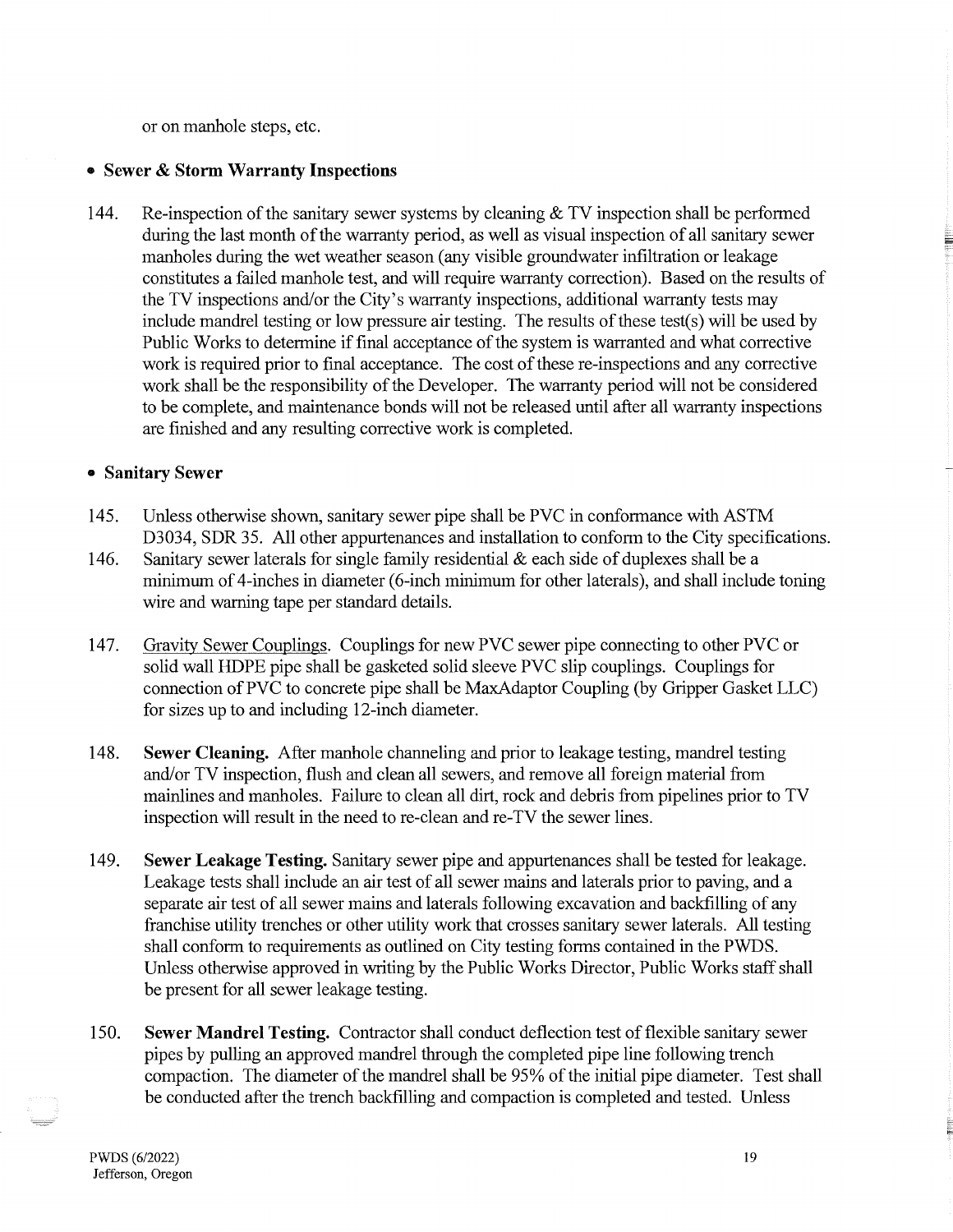otherwise approved in writing by the Public Works Director, Public Works staff shall be present for all sewer mandrel testing.

- 151. **Sewer TV Inspection.** Upon completion of all sewer construction, testing and repair, the Contractor shall conduct a color TV acceptance inspection of all mainlines in accordance with OSSC (ODOT/APWA) 445.74 to determine compliance with grade requirements of OSSC  $(ODOT/APWA)$  445.40.b (no deviation greater than 1/32-inch per inch of pipe diameter [1/2inch max for pipes > 16-inch diameter],  $\&$  no reverse sloping pipe inverts) and to verify pipelines are adequately cleaned. The TV inspection shall be conducted by an approved technical service, using a track or wheel propelled self-leveling auto-focus pan-head camera which is equipped to make audio-visual recordings of the TV inspections on USB storage device. Unless otherwise approved in writing by the Public Works Director, a standard 1-inch diameter ball shall be suspended in front of the camera during the inspection to determine the depth of any standing water. Sufficient water to reveal low areas or reverse grades shall be discharged into the pipe immediately prior to initiation of the TV inspection. The USB storage device and written report shall be delivered to the City Engineer.
- 152. Prior to or concurrent with connection to a sanitary sewer lateral, it shall be demonstrated to the City that the sewer lateral is not obstructed. This shall be accomplished by "snaking" the service lateral downstream of the connection point to the mainline, or similar method acceptable to the City. City personnel or authorized agent shall be present during the "snaking" or other demonstration method.
- 153. Sewer service from upstream and affected properties shall be maintained during construction unless prior written City approval is granted. Bypass pumping or other methods used to maintain sewer flows shall be the Contractor's design, subject to approval by the City. The bypass system shall be capable of conveying flows when the sewers are flowing full. Normal unrestricted flows shall be restored at the end of each work day. Bypass systems left in place or operated outside normal working hours shall be monitored continuously by the Contractor personnel unless alternate arrangements proposed by the Contractor are acceptable to the City (ie. high level  $&$  pump fail alarm callouts, etc.). The Contractor shall provide for City review all submittal information required to demonstrate (to the satisfaction of the City) compliance with these requirements. Contractor shall be responsible for all costs related to cleanup, damages and fines resulting from any sewerage spill or overflow associated with any methods used to convey sewage flows during construction.
- 154. Thrust restraint shall be provided on all pressure pipelines meeting the same standards and requirements as for water mainlines.

### • **Storm Drain**

155. Storm drain pipe materials shall conform to the construction drawings and City requirements. Contractor shall use uniform pipe material on each pipe run between structures unless otherwise directed or approved. Jointed HDPE pipe shall not be used for slopes exceeding ten percent  $(10\%)$ .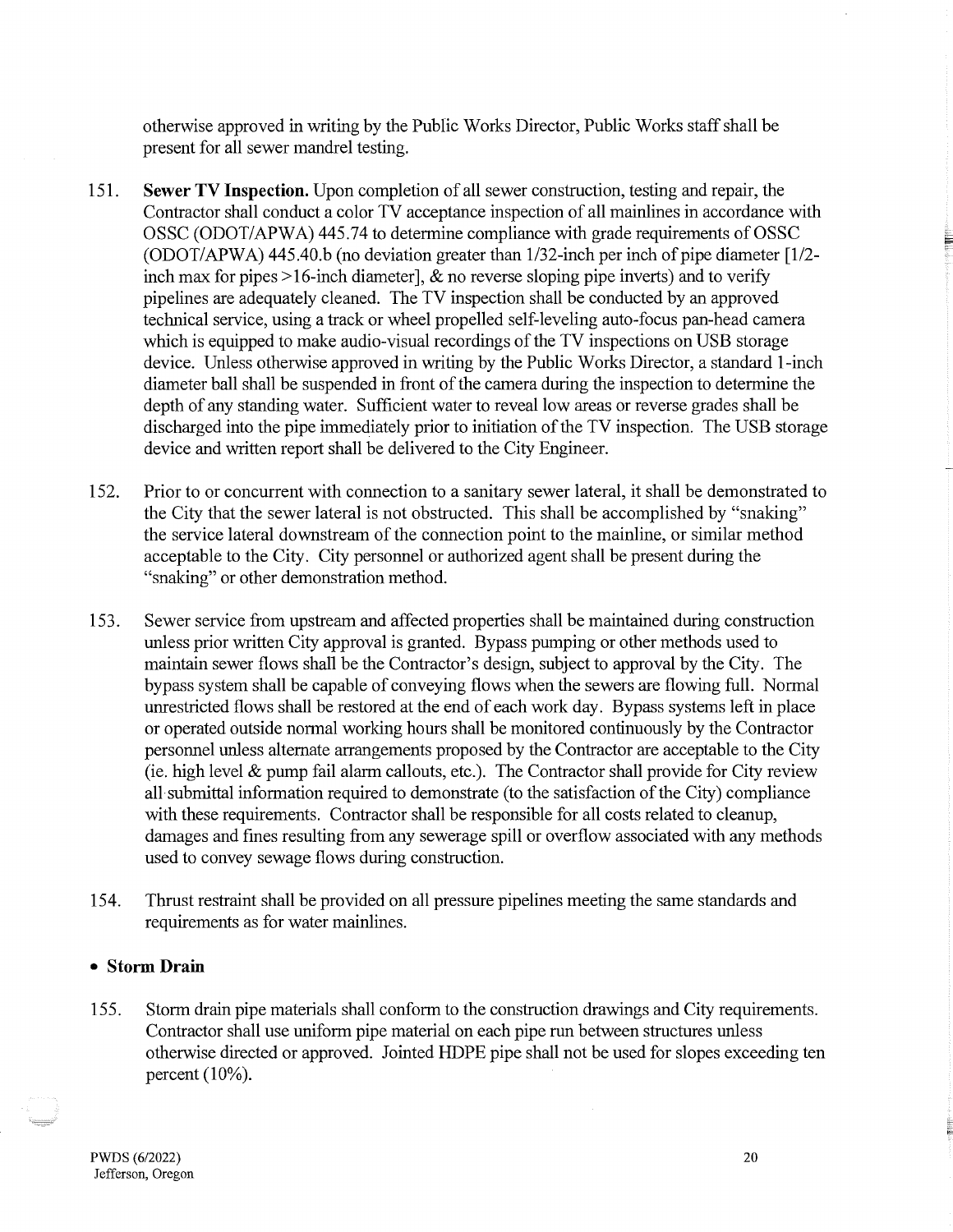- 156. Catch basins and junction boxes shall be set square with buildings or with the edge of the parking lot or street wherein they lie. Storm drain inlet structures and paving shall be adjusted so water flows into the structure without ponding water.
- 157. Unless otherwise approved by the City Engineer, all storm drain connections shall be by manufactured tee or wye fittings.
- 158. Sweep (deflect) storm drain pipe into catch basins and manholes as required. Maximum joint deflection shall not exceed 5 degrees or manufacturers recommendations, whichever is less.
- 159. CB Grouting to be Smooth. All joints, penetrations & any exposed lifting holes shall be grouted smooth, so as not to retain debris. Base/sump shall be smooth to facilitate cleaning.
- 160. Unless otherwise specified or directed, install storm drain pipe in accordance with manufacturer's installation guidelines.
- 161. Gravity Storm Couplings. Couplings for connection of PVC to concrete or other noncompatible pipe shall be MaxAdaptor Coupling (by Gripper Gasket LLC) for sizes up to and including 12-inch diameter.
- 162. **Storm Cleaning.** After manhole channeling and prior to mandrel testing or final acceptance, flush and clean all sewers, and remove all foreign material from the mainlines, manholes and catch basins.
- 163. **Storm Mandrel Testing.** Contractor shall conduct deflection test of flexible storm sewer pipes by pulling an approved mandrel through the completed pipe line following trench compaction. The diameter of the mandrel shall be 95% of the initial pipe diameter. Test shall be conducted not more than 30 days after the trench backfilling and compaction has been completed.
- 164. Prior to acceptance, the City will typically lamp storm lines upstream & downstream of structures to verify that the pipes are clean and there is no grout or concrete in the mainlines, and that there are no observable bellies in the line. When necessary, sufficient water to reveal low areas shall be discharged into the pipe by the Contractor prior to any such inspection by the City.

### **STREET LIGHTS**

- 165. Street lights shall be installed after all other earthwork and public utility installations are completed and after rough grading of the property is accomplished to prevent damage to the poles.
- 166. Public street light poles, conduit and junction boxes shall conform with the requirements of the City and the power company providing service. Junction boxes shall be H-20 rated and set to finish grade. Direct bury street lights poles shall be set to a depth as specified by the manufacturer, but not less than 5 feet.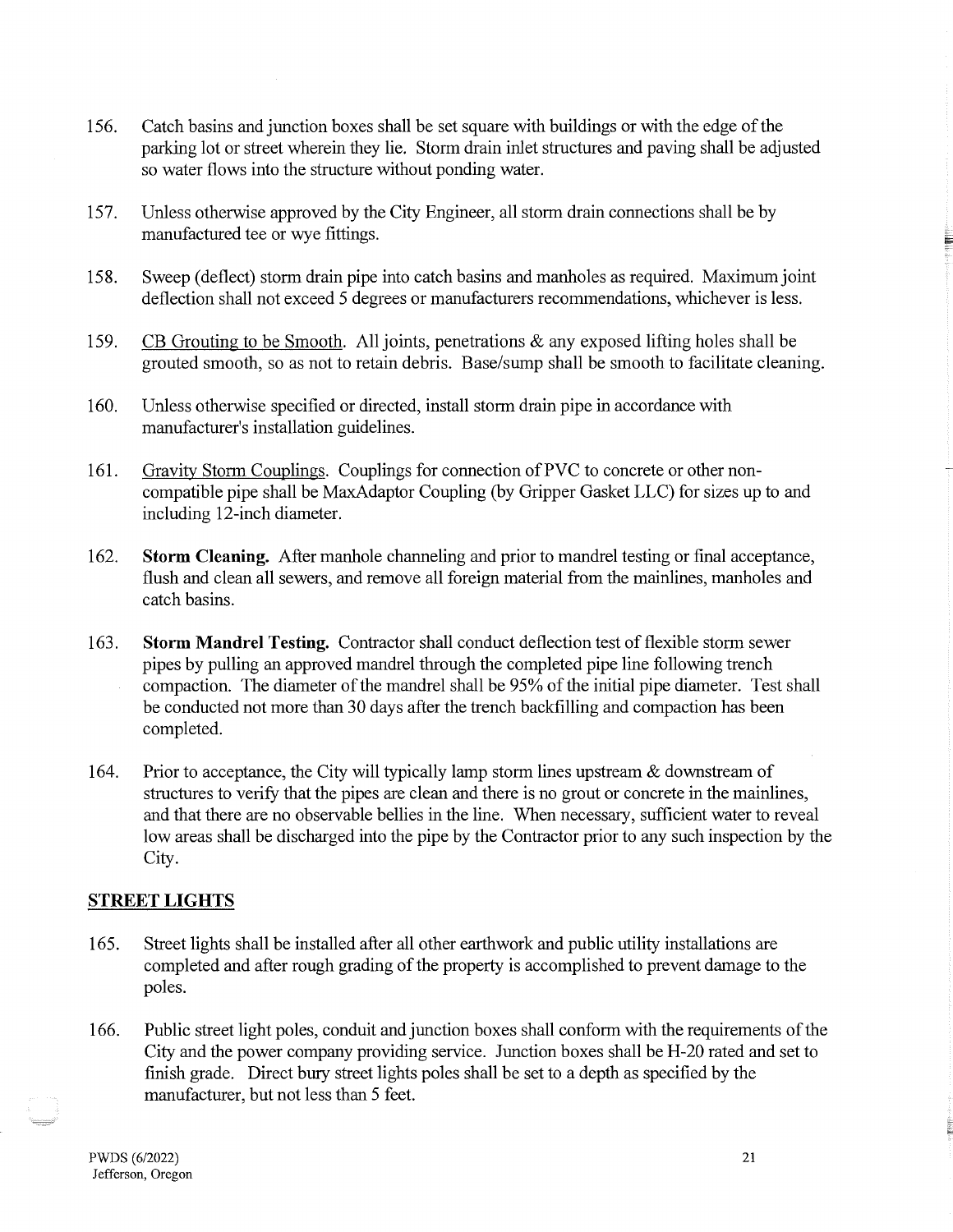- 167. Street light poles shall be installed within one degree  $(\pm 1^{\circ})$  of plumb.
- 168. All public street lights shall be energized and fully operational prior to requesting final inspection by the City.

# **FRANCIDSE & PRIVATE UTILITIES**

- 169. Unless otherwise shown on the drawings and approved in writing by all jurisdictions having authority, new and relocated franchise utilities (power, cable TV, telephone & gas) shall be installed underground in conjunction with the development.
- 170. Franchise utility plans shall be submitted to Public Works and the City Engineer for review prior to installation. All franchise utility street crossings shall be installed at right angles to the street centerline, and all crossings of water, sewer or storm mainlines or service lines/laterals shall be as close to perpendicular as feasible.
- 171. Where franchise utilities are installed along new public or private streets, franchise utilities shall either be extended across the entire frontage of the property or to the end of the street improvements (whichever is further) or conduit shall be provided for extension of franchise utilities in the future without additional excavation along the new street frontage.
- 172. Developer and/or Contractor shall coordinate with gas, power, telephone, and cable TV company for installation/location of utilities and/or conduits in common trenches, as well as location of vaults, pedestals, etc., as required to serve all existing homes and new lots within the development. The Contractor shall be responsible for providing franchise utility companies adequate written notice of availability of the open trench (typically 10 days minimum), and reasonable access to the open trench for installation of franchise utilities as required to serve each lot within the development or along offsite improvements (even though how or whether the homes will connect to such franchise utility service lines will be up to the homebuilder or homeowner).
- 173. Unless otherwise approved in writing by the City, all above-grade facilities shall be located in PUEs (where PUEs exist or will be granted by the development), and otherwise shall be placed in a location outside the proposed sidewalk location. Contractor shall grade street frontage PUEs so that all franchise utility pedestals and vaults can be set to finished grade as measured from the back of the public sidewalk (whether the sidewalk is installed with street construction or deferred to a later time).
- 174. Installation of private utilities (including either franchise utilities or private water, sewer or storm services) in a common trench or within 5 feet parallel with public water, sanitary sewer or storm drain mainlines is prohibited. Any parallel utilities shall be installed with a minimum of 5 feet horizontal separation (ie. clear separation) from parallel public water, sanitary sewer or storm drains.
- 175. Power, telephone and TV trenching and conduits shall be installed per utility company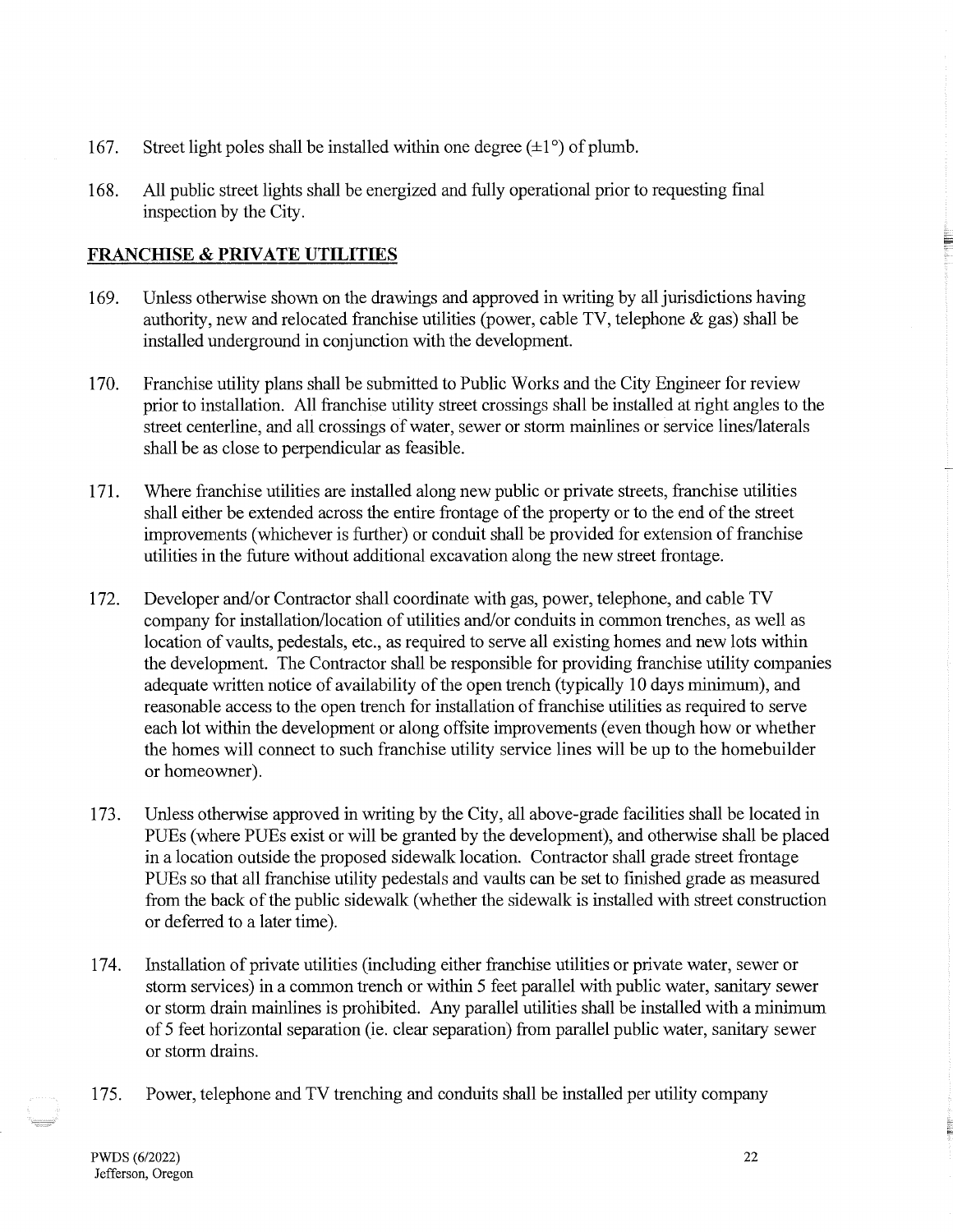requirements with pull wire. Contractor shall verify with utility company for size, location and type of conduit prior to construction, and shall ensure that trenches are adequately prepared for installation per utility company requirements. All changes in direction of utility conduit runs shall have long radius steel bends.

176. Contractor shall notify and coordinate with franchise utilities for relocation of power poles, vaults, etc. to avoid conflict with City utility structures, fire hydrants, meters, sewer or storm laterals, etc."

## **STREET TREES, LANDSCAPING & IRRIGATION:**

- 177. Street tree species and spacing shall be approved by the City prior to planting, based on City code provisions (whether or not street trees are shown on the drawings).
- 178. All street trees shall be provided with root barrier tree wells per City details.
- 179. Street trees and landscaping shall not conflict with sight distance standards.
- 180. Landscape plantings shall maintain a minimum of eight (8) feet clear from all fire hydrants (JMC 6.20.030). Maintenance of this clearance is an ongoing obligation of the property owner.
- 181. All irrigation systems shall be provided with backflow protection conforming to state and City standards. Backflow testing results shall be submitted to Public Works prior to requesting final inspection by the City.

#### **TESTING AND INSPECTION:**

- 182. The Contractor shall be responsible to ensure that all required or necessary inspections are completed by authorized inspectors prior to proceeding with subsequent work which covers or that is dependent on the work to be inspected. Failure to obtain necessary inspection(s) and approval(s) shall result in the Contractor being fully responsible for all problems and/or corrective measures arising from uninspected work.
- 183. Unless otherwise specified, the attached "Minimum Required Testing and Frequency" table outlines the minimum testing schedule for the project. This testing schedule is not complete, and does not relieve the Contractor of the responsibility of obtaining all necessary inspections or observations for all work performed, regardless of who is responsible for payment. Cost for retesting shall be borne by the Contractor. Copies of all test reports shall be submitted to the designated City representative.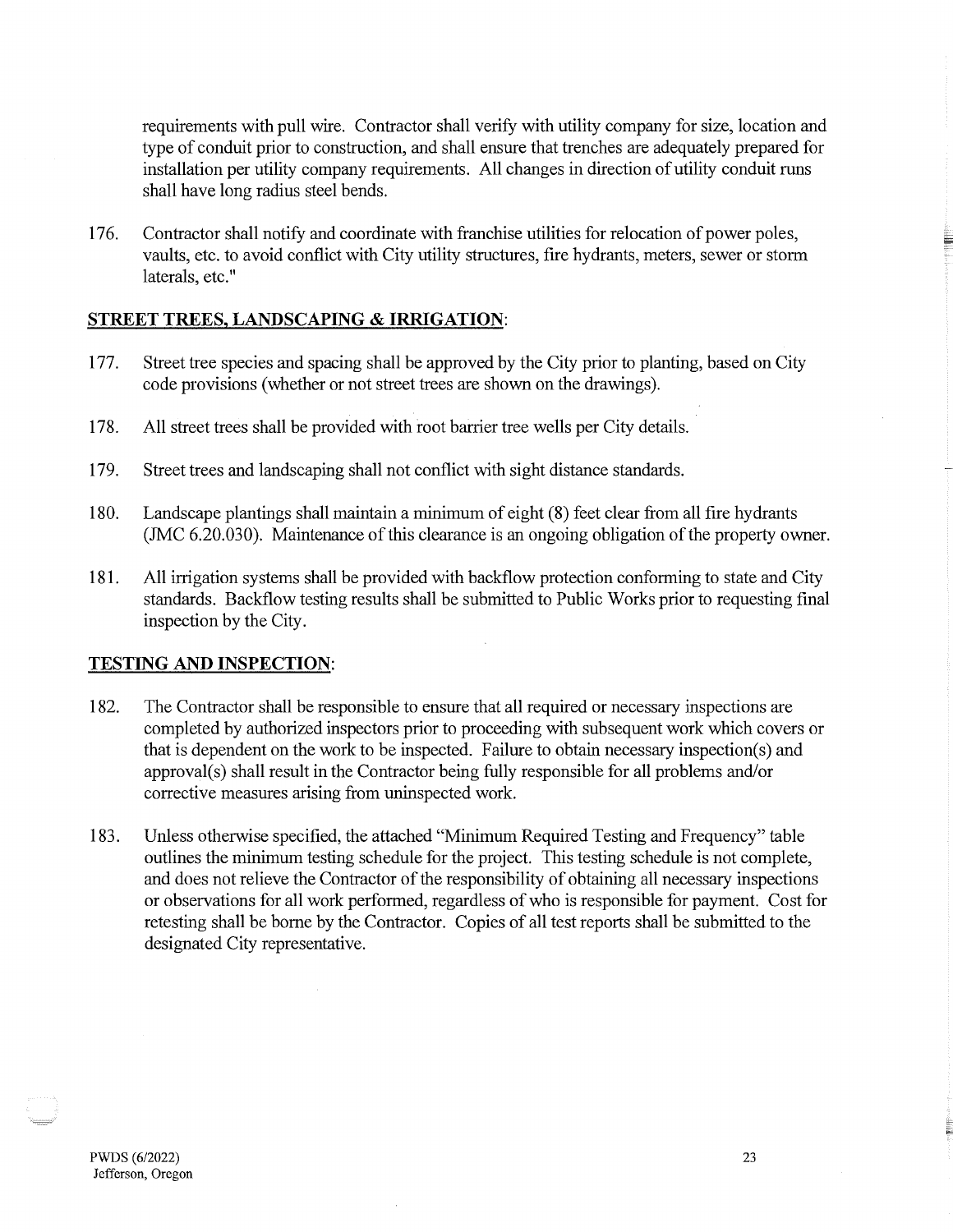|                             | Contractor to notify Public Works prior to all testing,<br>to allow Public Works staff to be present if desired.               | <b>Notes</b>           |
|-----------------------------|--------------------------------------------------------------------------------------------------------------------------------|------------------------|
|                             | Streets, Fire Lanes, Common Driveways, Parking Lots, etc.                                                                      |                        |
| Subgrade                    | 1 Test/4000 S.F./Lift (4 min), locations<br>acceptable to Public Works (typically<br>alternate sides of road or access aisles) | See note 2<br>& note 3 |
| Engineered Fills            | 1 Test/4000 S.F./Lift (4 min), locations<br>acceptable to Public Works                                                         | See note 2<br>& note 5 |
| <b>Baserock</b>             | 1 Test/4000 S.F./Lift (4 min), locations<br>acceptable to Public Works (typically<br>alternate sides of road or access aisles) | See note 2<br>& note 3 |
| Asphalt                     | 1 Test/6000 S.F./Lift (4 min), locations<br>acceptable to PW (typ. alternate as above)                                         | See note 2             |
| Piped Utilities, All        |                                                                                                                                |                        |
| Trench Backfill             | 1 Test/200 Foot Trench/Lift (4 min)                                                                                            | See note 2             |
| Trench AC Restoration       | 1 Test/300 Foot Trench (4 min)                                                                                                 | See note 2             |
|                             | Locate testing of each tracer wire system installed prior to<br>paving (water, sewer & storm drainage mains & services)        | See note 7             |
| Water                       |                                                                                                                                |                        |
| Pressure Test               | (to be witnessed by City representative)                                                                                       | See note 4             |
| <b>Bacterial Water Test</b> | Per Oregon Health Division                                                                                                     | See note 2             |
| Chlorine Residual Test      | Per City Requirements                                                                                                          |                        |
| Sanitary Sewer              |                                                                                                                                |                        |
| Air Test                    | Per City Requirements (see PWDS form)                                                                                          | See note 4             |
| Mandrel                     | 95% of actual inside diameter                                                                                                  | See note 4             |
| TV Inspection               | All. Lines must be cleaned prior to TV work                                                                                    |                        |
| Manhole                     | (1) Vacuum test per manhole, witnessed by<br>City representative.                                                              | See note 4             |
| Pressure Test               | Hydrostatic pressure test, witnessed by City<br>representative.                                                                | See note 4             |

 $\frac{1}{2}$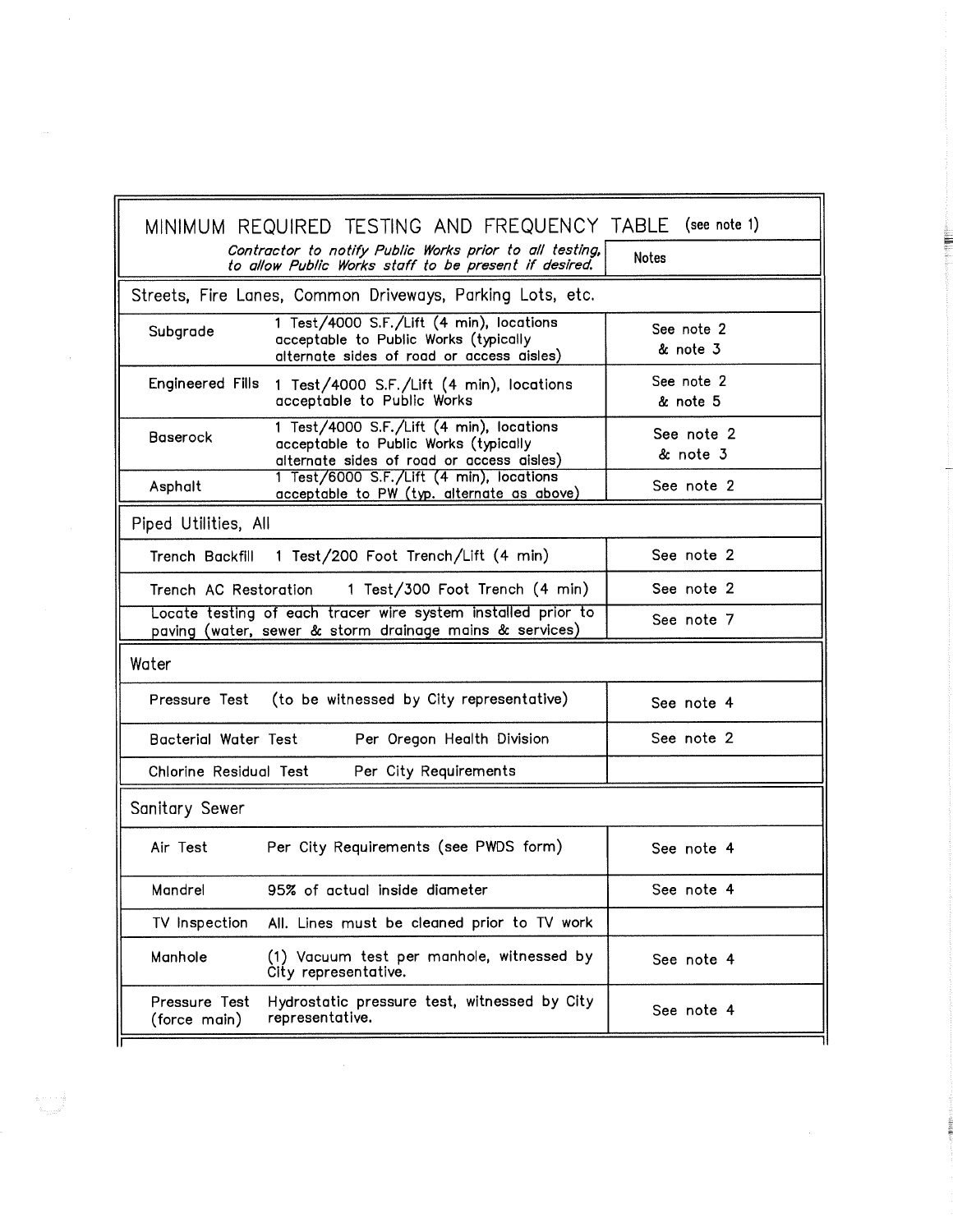|                                                               | Storm                                                                                                                                                                                                                                                                                                                                                                                                                                                                                      |                                                                                                                                                                                                                                                            |            |  |  |
|---------------------------------------------------------------|--------------------------------------------------------------------------------------------------------------------------------------------------------------------------------------------------------------------------------------------------------------------------------------------------------------------------------------------------------------------------------------------------------------------------------------------------------------------------------------------|------------------------------------------------------------------------------------------------------------------------------------------------------------------------------------------------------------------------------------------------------------|------------|--|--|
|                                                               | Mandrel                                                                                                                                                                                                                                                                                                                                                                                                                                                                                    | 95% of actual inside diameter                                                                                                                                                                                                                              | See note 4 |  |  |
|                                                               |                                                                                                                                                                                                                                                                                                                                                                                                                                                                                            | TV Inspection<br>All. Lines must be cleaned prior to TV work                                                                                                                                                                                               |            |  |  |
|                                                               | Concrete, Block, etc.                                                                                                                                                                                                                                                                                                                                                                                                                                                                      |                                                                                                                                                                                                                                                            |            |  |  |
|                                                               | Slump, Air & Cylinders for all structures, reinforce concrete<br>See note 2<br>& PCC pavements. Unless otherwise specified, one set of<br>cylinders per 100 cubic yards (or portion thereof) of<br>concrete poured per day. Slump & air tests required on<br>same load as cylinders.                                                                                                                                                                                                       |                                                                                                                                                                                                                                                            |            |  |  |
| 11pm<br>ERSO\Test Table\Test Table, Jefferson.dwg (Model tab) | See note 6<br>Building permit inspection & Special Inspection for structural<br>concrete, reinforced masonry, epoxy anchors, etc. as<br>required by current building codes.                                                                                                                                                                                                                                                                                                                |                                                                                                                                                                                                                                                            |            |  |  |
|                                                               | Retaining Walls                                                                                                                                                                                                                                                                                                                                                                                                                                                                            |                                                                                                                                                                                                                                                            |            |  |  |
|                                                               | Building permit inspection and Special Inspection, as well<br>See note 5<br>as compaction testing on backfill, all in conformance with<br>& note 6<br>all building code requirements                                                                                                                                                                                                                                                                                                       |                                                                                                                                                                                                                                                            |            |  |  |
|                                                               | Note 1: The City considers the Contractor as responsible for scheduling any and all required<br>testing. All testing must be completed prior to performing subsequent work.<br>Additional or more frequent tests may be required by Building Official.                                                                                                                                                                                                                                     |                                                                                                                                                                                                                                                            |            |  |  |
|                                                               | Note 2: Testing must be performed by an approved independent testing laboratory.                                                                                                                                                                                                                                                                                                                                                                                                           |                                                                                                                                                                                                                                                            |            |  |  |
|                                                               | Note 3: In addition to in-place density testing, the subgrade and base rock shall be proof-<br>rolled with a loaded 10 yard dump truck provided by the Contractor. Baserock<br>proofroll shall take place immediately prior to (within 24 hours of) paving, and<br>witnessed by the an authorized Representative of approving agency.<br>shall be<br>Location and pattern of testing and proofroll to be as approved or directed by said<br>authorized Representative of approving agency. |                                                                                                                                                                                                                                                            |            |  |  |
|                                                               | To be witnessed by City representative. The Contractor shall perform pretests prior<br>Note 4:<br>to scheduling witnessed waterline or sanitary sewer pressure tests, or pipeline<br>mandrel test.                                                                                                                                                                                                                                                                                         |                                                                                                                                                                                                                                                            |            |  |  |
|                                                               | The approved independent laboratory retained by the Contractor shall provide a<br>Note 5:<br>certification (stamped by an engineer licensed in the State of Oregon) that the<br>subgrade was prepared and all engineered fills were placed in accordance with the<br>provisions of the construction drawings and the contract documents.                                                                                                                                                   |                                                                                                                                                                                                                                                            |            |  |  |
| Jun 30, 2020 - 4:<br>L:\Data\PWDS\JEFF                        | Note 6:<br>Regardless of who is responsible for payment, the Contractor is responsible for<br>scheduling and coordinating any and all required inspections and Special Inspections<br>as required by applicable building codes or jurisdictions having authority.                                                                                                                                                                                                                          |                                                                                                                                                                                                                                                            |            |  |  |
|                                                               | Note 7:                                                                                                                                                                                                                                                                                                                                                                                                                                                                                    | Tracer wire testing will be conducted by City staff, employing methods & locate<br>equipment acceptable to the City. Contractor responsible to pretest all tracer wire<br>and verify (in writing) successful pretest prior to scheduling City locate test. |            |  |  |

**THE REAL** 

 $\bar{\beta}$ 

 $\ddot{\phantom{0}}$ 

 $\frac{1}{2}$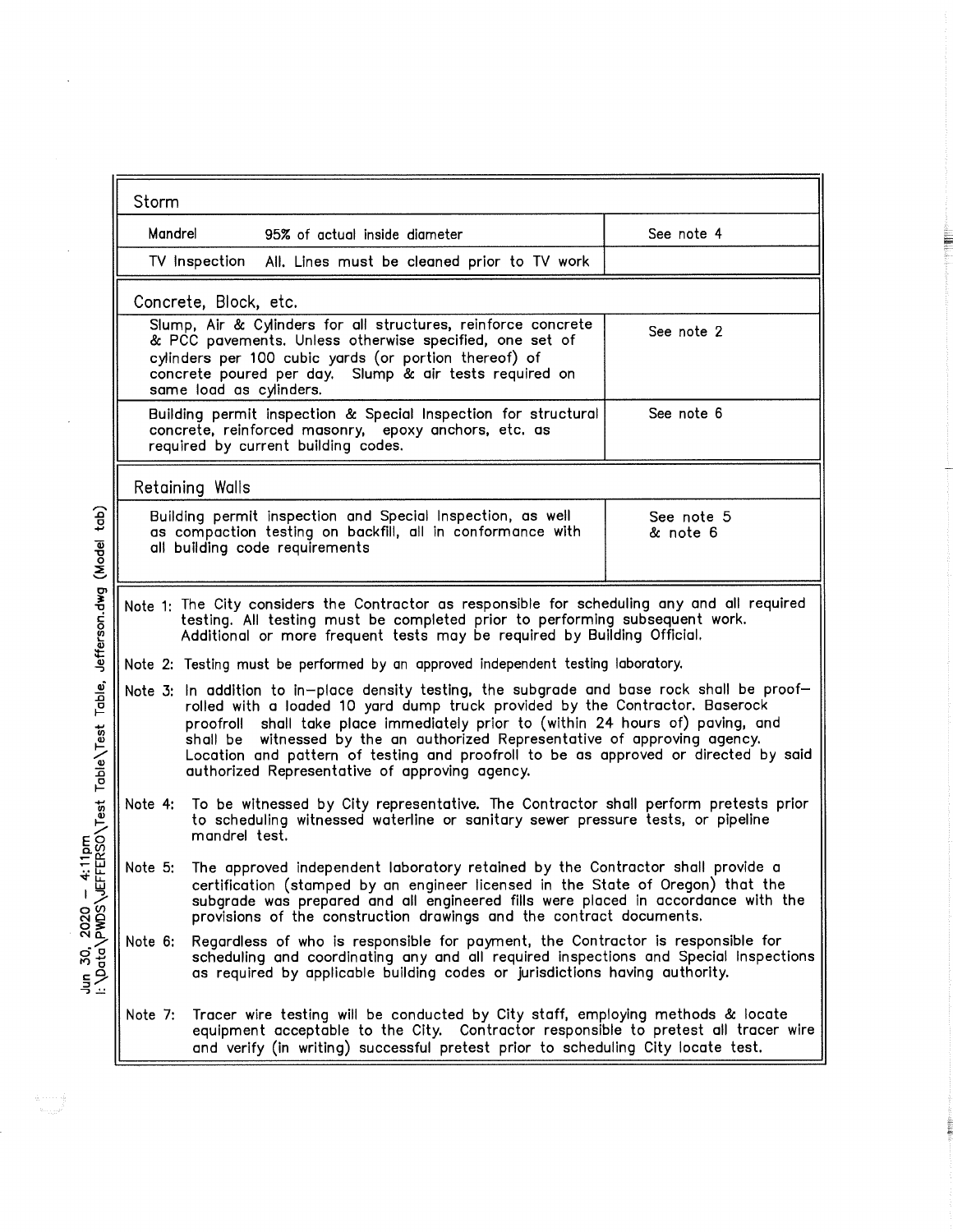# **EROSION CONTROL NOTES**

*The erosion control notes and details contained in these PWDS also apply to work under separate building permits issued without the need for a Public Works Construction Permit. City Code requires that erosion control measures be provided for work under such building permits, to minimize runoff, siltation and pollution both during and after construction.* 

# **General**

- 1. Approval of an erosion/sedimentation control (ESC) plan does not constitute an approval of permanent road or drainage design (e.g. size and location of roads, pipes, restrictors, channels, retention facilities, utilities, etc.)
- 2. The implementation of ESC plans and the construction, maintenance, replacement and upgrading ofESC facilities is the responsibility of the applicant/contractor until all construction is completed and approved and vegetation/landscaping is established as provided for on the construction drawings, or until 75% coverage without bare spots (ie. vegetation well established and not just showing).
- 3. The erosion control measures shown on the ESC plan are considered the minimum required for anticipated site conditions, and shall be supplemented and/or upgraded by the applicant/contractor as required to control erosion or sediment within the project boundaries and avoid impacts to adjacent property. Additional measures shall be installed as required to ensure that all paved areas are kept clean for the duration of the project.
- 4. The boundaries of the clearing limits shown on the plans shall be clearly flagged in the field prior to construction. During the construction period, no disturbance beyond the flagged clearing limits shall be permitted. The flagging shall be maintained by the applicant/contractor for the duration of construction. Sediment fence may be used as the flagging for the clearing limits at the discretion of the Contractor.
- 5. The ESC facilities must be installed and maintained in conjunction with all clearing, grading and construction activities, and in such a manner as to insure that sediment and sediment laden water do not enter the drainage system, roadways, or violate applicable water standards. The Contractor shall be financially responsible for all costs, violations, fines and/or penalties resulting from failure to adequately control erosion or sediment.
- 6. Erosion control facilities and sediment fences on active sites shall be inspected by the Contractor at least daily during any period with measurable precipitation. Any required repairs or maintenance shall be completed immediately. The erosion control facilities on inactive sites shall be inspected and maintained by the Contractor a minimum of once a month or within 24 hours following the start of a storm event.
- 7. Sediment protection (silt sack inserts with biobags) for storm drain inlets, catch basin and area drains shall be installed and maintained for the duration of the project, and until permanent vegetation/landscaping is established.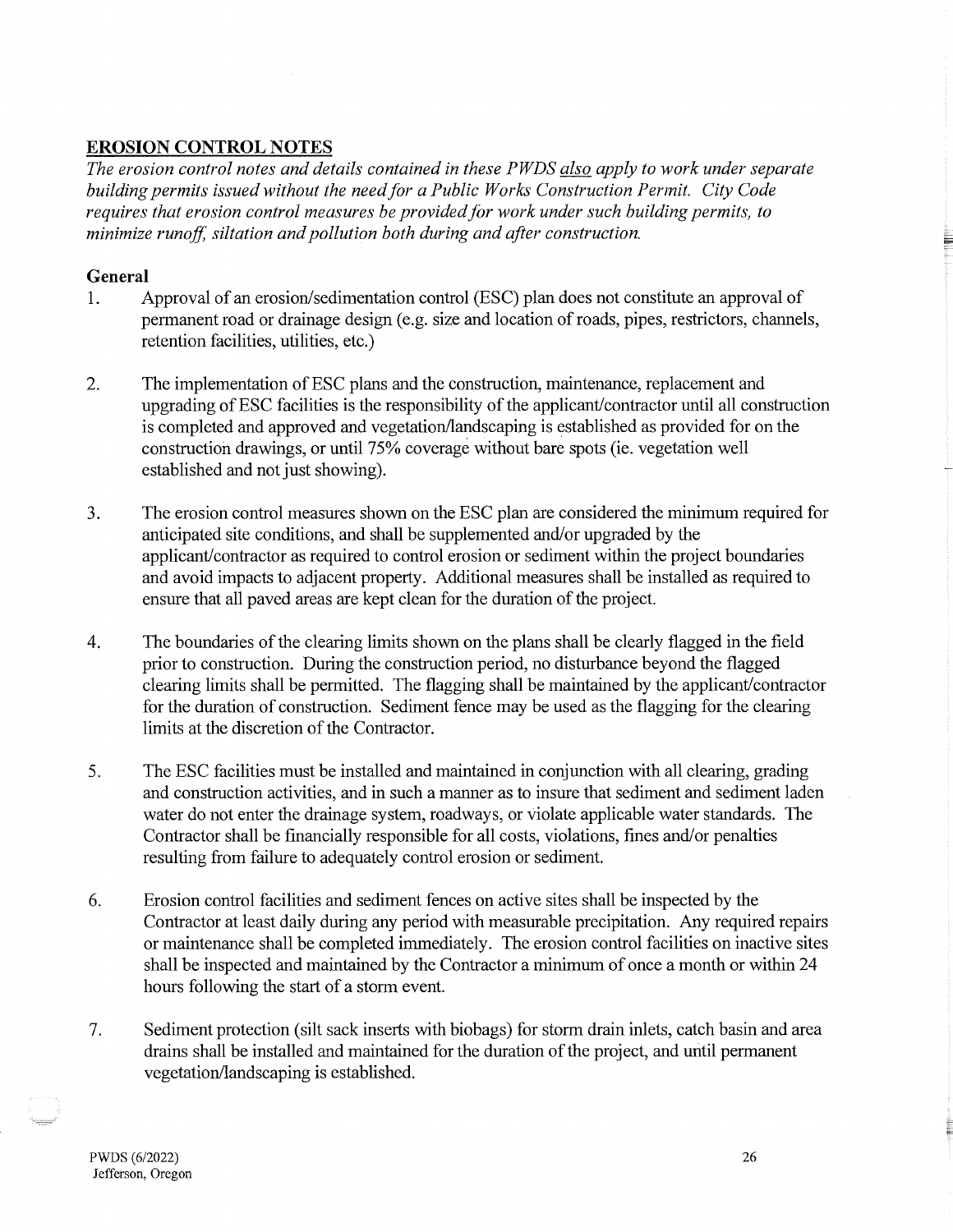- 8. At no time shall sediment accumulation within a trapped catch basin exceed 50% of the sediment capacity. All catch basins and conveyance lines shall be cleaned prior to paving, by the Contractor as their cost. The cleaning operation shall not flush sediment laden water into the downstream system. Contractor shall also verify that all catch basins and conveyance lines are clean, and all trash or sediment deposits are removed, prior to requesting final inspection of the project by the City.
- 9. In addition to hydroseeding, for slopes 2H: 1 V or steeper (or where slope protection matting *or erosion control blanket* is indicated on the drawings or required by Public Works), the erosion blanket/matting shall be a type that has an extended term functional longevity (ie. minimum 24 months degradability) and specifically designed for use of 2:1 or steeper slopes to ensure that the steep slopes are protected until they have adequate vegetation cover established before the matting biodegrades away. Erosion control blanket/matting shall be SC150 Erosion Control Blanket by North American Green, or approved equal (consisting of a full layer of 70% straw and 30% coconut fiber stitched with degradable thread between a heavyweight UV stabilized polypropylene top net and a lightweight photodegradable polypropylene bottom net).
- 10. The Contractor shall provide (at Contractor's expense) site watering as necessary to prevent wind erosion of fine-grained soils, and to support vegetation until it is established as specified herein, or as required by an erosion control permit or to comply with City/state/federal erosion control standards.
- 11. Soil or native fill stockpiles placed or left in place during wet weather periods shall be covered with UV resistant plastic or tarps anchored and weighted in place. Stockpile covering shall also include installation of sediment fences or other sediment barrier around the stockpile on all sides. Inactive stockpiles shall not be left uncovered for more than 7 days during dry weather periods.

# **Sediment** Fences

- 12. Sediment fences shall consist of standard strength filter fabric fastened securely to stitched post loops, and shall be installed on the upslope side of the posts, with 6 inches of the fabric extended into a trench along the sediment fence alignment. The fabric shall not extend more than 30 inches above the original ground surface. Filter fabric shall not be stapled to existing trees.
- 13. The sediment fence (filter fabric barrier) shall be purchased in a continuous roll cut to the length of the barrier to minimize joints. When joints are necessary, the sediment fence shall be spliced together only at a support post. The support post ends of each sediment fence section shall be twisted together by at least 2 turns and both stakes installed into the ground together.
- 14. The filter fabric fence shall be installed to follow the contours where feasible. The fence posts shall be spaced a maximum of 6 feet apart and driven securely into the ground, and shall be provided with additional support as required to contain all silt and sediment capture.
- 15. Sediment fences shall be inspected by applicant/contractor immediately after each rainfall and at least daily during prolonged rainfall. Any required repairs shall be made immediately.

27